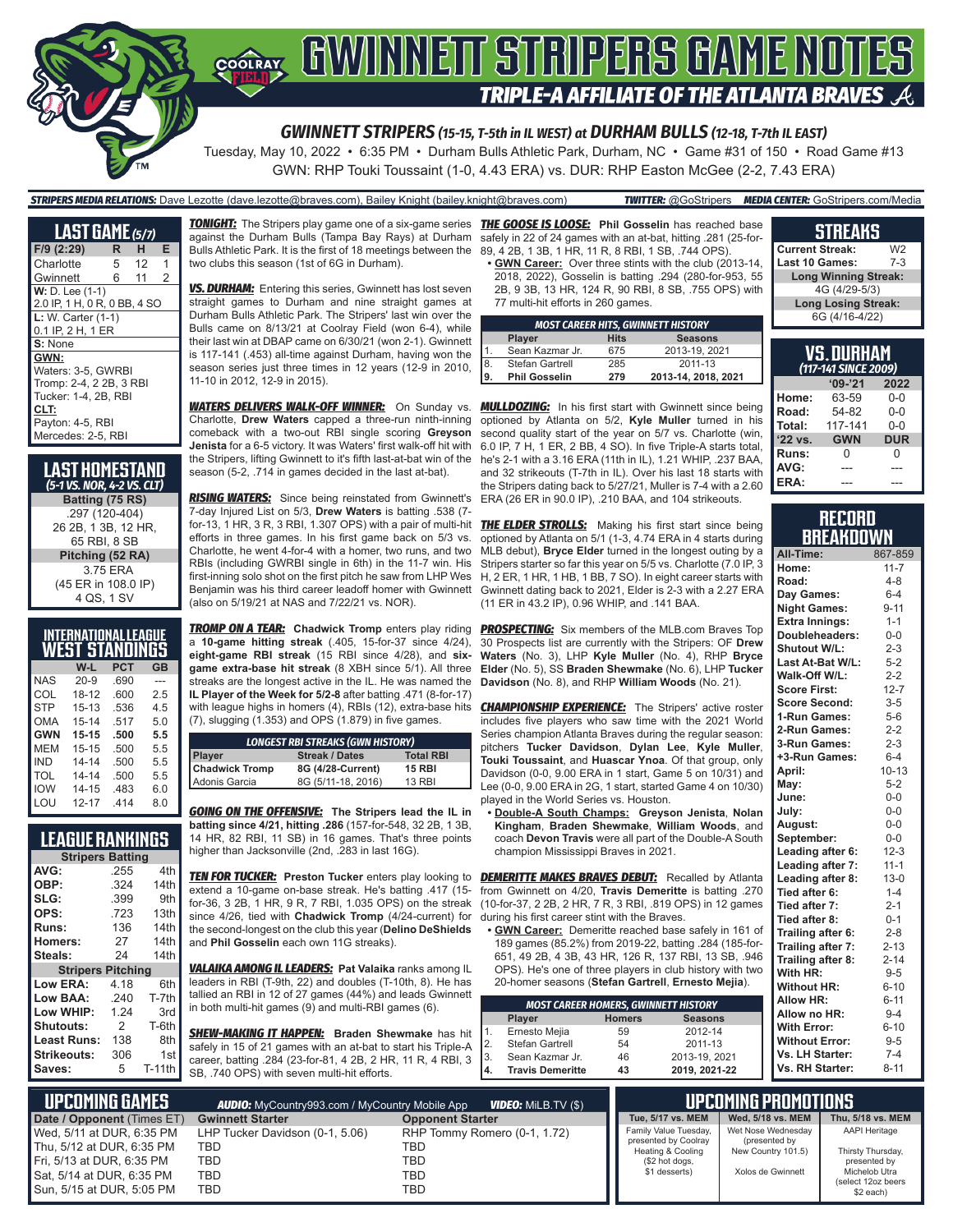



## *TUESDAY, MAY 10, 2022 AT DURHAM*

| <b>MANAGER MATT TUIASOSOPO</b>                                                                                                                                                                                                                                                                                                                                                                                                                                                                                                                                                                                                                                                                                                                                                                                                                                                                                                                                                                                        | <b>VS.2022 OPPONENTS</b>                                                                                                                                                                                                                                                                                                                                                                                                                                                                                                                                                                                                                                                         |
|-----------------------------------------------------------------------------------------------------------------------------------------------------------------------------------------------------------------------------------------------------------------------------------------------------------------------------------------------------------------------------------------------------------------------------------------------------------------------------------------------------------------------------------------------------------------------------------------------------------------------------------------------------------------------------------------------------------------------------------------------------------------------------------------------------------------------------------------------------------------------------------------------------------------------------------------------------------------------------------------------------------------------|----------------------------------------------------------------------------------------------------------------------------------------------------------------------------------------------------------------------------------------------------------------------------------------------------------------------------------------------------------------------------------------------------------------------------------------------------------------------------------------------------------------------------------------------------------------------------------------------------------------------------------------------------------------------------------|
| Matt Tuiasosopo is in his second season as the manager of the Stripers in 2022<br>He was named the seventh manager in Gwinnett history on 3/30/21, making him<br>the first former Gwinnett player to manage the club (played OF/1B from 2016-17)<br>In 2021, he guided the Stripers to a 71-58 record (3rd in Triple-A East Southeast<br>Division)  On 5/4/21 at Charlotte, he became the youngest manager in Gwinnett<br>history (34 years, 11 months, 25 days)  From 7/8/21-9/21/21, his Stripers owned<br>the best record in Triple-A Baseball (45-19, .703)  Began his managerial career<br>with Class-A Rome in 2019, earning Atlanta's Bobby Cox Award for Minor League<br>Manager of the Year  Coached at the Braves' Alternate Training Site in 2020.                                                                                                                                                                                                                                                         | Road<br><b>Total</b><br>Home<br><b>Total</b><br>Home<br>Road<br><b>IND</b><br>$0-0$<br><b>BUF</b><br>$0-0$<br>$0-0$<br>$0-0$<br>$0-0$<br>$0-0$<br>LOU<br>$0-0$<br>$0-0$<br>$0 - 0$<br><b>CLT</b><br>$4 - 2$<br>$0 - 0$<br>$4 - 2$<br><b>MEM</b><br>$0-0$<br>$3 - 3$<br>$3-3$<br><b>DUR</b><br>$0-0$<br>$0-0$<br>$0-0$<br><b>NAS</b><br>$2 - 4$<br>$0 - 0$<br>$2 - 4$<br><b>JAX</b><br>$0-0$<br>$1 - 5$<br>$1 - 5$<br>LHV<br>$0-0$<br>$0-0$<br>$0-0$<br><b>NOR</b><br>$5 - 1$<br>$0-0$<br>$5 - 1$<br><b>WEST</b><br>$2 - 4$<br>$3 - 3$<br>$5 - 7$<br><b>EAST</b><br>$9 - 3$<br>$1-5$<br>$10-8$                                                                                    |
| Tuiasosopo's Managerial Career<br>W-L<br><b>PCT</b><br><b>Playoffs</b><br>Games<br>With Gwinnett (2 Seasons):<br>159<br>86-73<br>.541<br>0<br>MiLB Career (3 Seasons):<br>298<br>151-147<br>$\mathbf 0$<br>.507                                                                                                                                                                                                                                                                                                                                                                                                                                                                                                                                                                                                                                                                                                                                                                                                       |                                                                                                                                                                                                                                                                                                                                                                                                                                                                                                                                                                                                                                                                                  |
| EJECTIONS (3)<br>Date/Inning<br>Player/Coach<br><b>Umpire</b><br>4/23 at JAX / 6th Inning<br><b>MGR Matt Tuiasosopo</b><br><b>HP Matt Brown</b><br>LF Phil Gosselin<br>5/7 vs. CLT / 2nd Inning<br><b>HP Takahito Matsuda</b><br><b>MGR Matt Tuiasosopo</b><br>5/7 vs. CLT / 2nd Inning<br>HP Takahito Matsuda<br><b>TEAM DEFENSE (8TH IN INTERNATIONAL LEAGUE)</b><br><b>PCT</b><br>G<br><b>TC</b><br>PO<br>A<br>E.<br><b>DP</b><br><b>TP</b><br>1104<br>288<br>.983<br>30<br>797<br>19<br>28<br>0<br>INN.<br><b>Catchers</b><br><b>SB</b><br><b>CS</b><br>ATT PCT<br><b>PB</b><br><b>ER</b><br><b>ERA</b><br>W-L<br><b>SHO</b>                                                                                                                                                                                                                                                                                                                                                                                      | LAST AT-BAT WINS (5)<br>The Stripers are 5-2 (.714) in games decided in the last at-bat in 2022.<br>Date/Opponent<br>Game-Winning Play (*=Walk-Off)<br><b>Score</b><br>4/15 vs. Nashville<br>$2-1$ (8th)<br>Contreras 2-out RBI double<br>4/23 at Jacksonville<br>10-8 (10th)<br>Shewmake scored on error (C Quintana, throwing)<br>4/26 vs. Norfolk<br>7-6 (9th)<br>Valaika 1-out sacrifice fly*<br>5/5 vs. Charlotte<br>$3-2(8th)$<br>Tromp 2-out RBI double<br>5/8 vs. Charlotte<br>$6-5$ (9th)<br>Waters 2-out RBI single*                                                                                                                                                   |
| 2<br>6<br>$\mathbf{1}$<br>$\overline{7}$<br>.143<br>28<br>61.0<br>$3 - 4$<br>Casteel, Ryan<br>4.13<br>$\mathbf{1}$<br>$\mathbf{2}$<br>$\mathbf 0$<br>Contreras, William<br>14<br>$\mathbf{1}$<br>15<br>.067<br>38<br>71.0<br>4.82<br>$4 - 4$<br>Tromp, Chadwick<br>15<br>3<br>18<br>0<br>57<br>133.0<br>$8 - 7$<br>$\mathbf{1}$<br>.167<br>3.86<br>35<br>5<br>40<br>4<br>123<br>$\overline{2}$<br>.125<br>265.0<br>4.18<br>$15 - 15$<br>Total:<br><b>Outfield Assists (7):</b><br>Dean (5), H. Perez (1), Tucker (1)<br>Muller (3), Kingham (2)<br>Pitcher Pickoffs (5):<br><b>Catcher Pickoffs (0):</b>                                                                                                                                                                                                                                                                                                                                                                                                              | <b>GWINNETT PLAYERS USED (40 IN 2022)</b><br>Pitchers (21)<br>Position (19)<br>Winans, Allan<br>Alaniz, R.J.<br>Acuña Jr., Ronald<br>Waters, Drew<br>Brach, Brad<br>Woods, William<br>Casteel, Ryan<br>Ynoa, Huascar<br>Contreras, William<br>Brennan, Brandon<br>Burrows, Thomas<br>Dean, Justin<br>Cruz, Jesus<br>Demeritte, Travis<br>Davidson, Tucker<br>DeShields, Delino<br>De La Cruz, Jasseel<br>Dickerson, Alex<br>Elder, Bryce<br>Goins, Ryan<br>Elledge, Seth<br>Gonzalez, Yariel<br>Johnstone, Connor<br>Gosselin, Phil<br>Kingham, Nolan<br>Jenista, Greyson<br>Lee, Dylan<br>Nogowski, John<br>Muller, Kyle<br>Pabst, Arden<br>Sittinger, Brandyn<br>Perez, Hernan |
| <b>STARTS</b><br><b>By Batting Order</b><br>Gosselin (11), DeShields (10), Acuña Jr. (6), Waters (3)<br>1:<br>2:<br>Shewmake (12), Gosselin (8), Tucker (4), Valaika (4), Goins (2)<br>3:<br>Demeritte (12), Tucker (8), Valaika (7), H. Perez (3)<br>Contreras (6), Nogowski (6), Tucker (5), Valaika (5), Dickerson (4), H. Perez (4)<br>4:<br>5:                                                                                                                                                                                                                                                                                                                                                                                                                                                                                                                                                                                                                                                                   | Stephens, Jackson<br>Shewmake, Braden<br>Tonkin, Michael<br>Tromp, Chadwick<br>Toussaint, Touki<br>Tucker, Preston<br>Vincent, Nick<br>Valaika, Pat<br>Italics = Player no longer in Braves organization                                                                                                                                                                                                                                                                                                                                                                                                                                                                         |
| Contreras (6), Valaika (6), Nogowski (5), Y. Gonzalez (4), Dickerson (2),<br>Gosselin (2), Jenista (1), H. Perez (1), Shewmake (1), Tucker (1), Tromp (1)<br>Shewmake (8), Jenista (7), Nogowski (6), Tromp (3), Valaika (2), Dickerson (1),<br>6:<br>Goins (1), Gosselin (1), Tucker (1)<br>Jenista (8), DeShields (5), Goins (4), Tromp (4), Casteel (2), Y. Gonzalez (2),<br>7:<br>Nogowski (2), Gosselin (1), Tucker (1), Valaika (1)<br>Goins (7), Casteel (6), Tromp (6), Jenista (4), Y. Gonzalez (3), Nogowski (3),<br>8:<br>Pabst (1)<br>Dean (15), DeShields (6), Goins (5), Y. Gonzalez (2), Gosselin (1), Tromp (1)<br>9:<br><b>By Position</b><br>Tromp (15), Contreras (8), Casteel (7)<br>C:<br>Nogowski (21), Jenista (4), Gosselin (2), Casteel (1), H. Perez (1), Valaika (1)<br>1B:<br>Valaika (13), Goins (11), H. Perez (3), Gosselin (2), Y. Gonzalez (1)<br>2B:<br>Gosselin (11), Y. Gonzalez (9), Valaika (6), H. Perez (3), Goins (1)<br>3B:<br>Shewmake (21), Goins (7), Valaika (2)<br>SS: | <b>BASS-LANTA</b><br>Nine players have played for both Gwinnett and Atlanta in 2022 (*=MLB debut):<br>Contreras, William (C)<br>Davidson, Tucker (LHP)<br>Demeritte, Travis (OF)<br>Dickerson, Alex (OF)<br>Elder, Bryce (RHP)*<br>Muller, Kyle (LHP)<br>Stephens, Jackson (RHP)<br>Woods, William (RHP)*<br>Ynoa, Huascar (RHP)                                                                                                                                                                                                                                                                                                                                                 |
| Tucker (14), Gosselin (4), Demeritte (3), Jenista (3), DeShields (2), Contreras (1),<br>LF:<br>Dean (1), Dickerson (1), Nogowski (1)<br>DeShields (18), Dean (10), Waters (2)<br>CF:<br>RF: Jenista (10), Demeritte (8), Acuña Jr. (4), Dean (4), Contreras (1), Gosselin (1),<br>H. Perez (1), Tucker (1)<br>DH: Dickerson (6), Tucker (5), Gosselin (3), Jenista (3), Valaika (3), Acuña Jr. (2),<br>Contreras (2), DeShields (1), Demeritte (1), Y. Gonzalez (1), Nogowski (1),<br>Pabst (1), Waters (1)                                                                                                                                                                                                                                                                                                                                                                                                                                                                                                           | ATLANTA BRAVES REHAB ASSIGNMENTS (1 IN 2022)<br>Player<br>Injury (IL Date)<br><b>Rehab Dates</b><br>Ronald Acuña Jr. (OF)<br>Right ACL Tear (7/11/21)<br>4/19-4/28 (6G)                                                                                                                                                                                                                                                                                                                                                                                                                                                                                                          |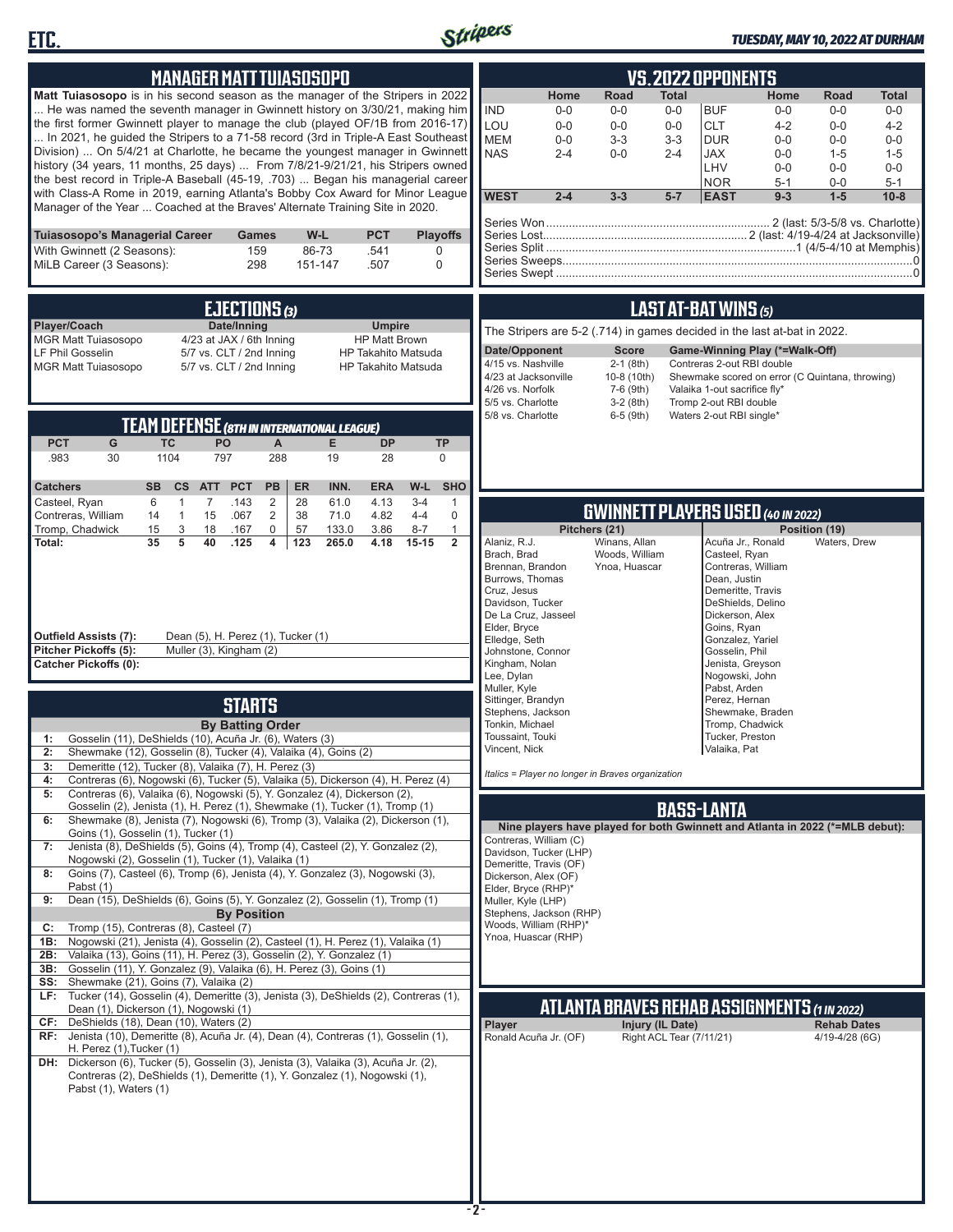## **STARTING PITCHER**



**ON BRAVES 40-MAN ROSTER**

### *TUESDAY, MAY 10, 2022 AT DURHAM*

# **62****TOUKI TOUSSAINT**

|      |     | tiz Tuun tuuunii                                                    | <b>BIO ON PAGE 79 OF MEDIA GUIDE</b> |
|------|-----|---------------------------------------------------------------------|--------------------------------------|
| B/T: | R/R | <b>BORN:</b> 6/20/96 in Pembroke Pines, FL (age 25)                 |                                      |
| HT:  | 6-3 | <b>ACQUIRED:</b> Via trade with the Arizona Diamondbacks along with |                                      |
| WT:  | 215 | Bronson Arroyo in exchange for 3B Phil Gosselin on 6/20/15.         |                                      |

*TONIGHT'S START:* **Touki Toussaint** makes his sixth appearance (fifth start) of the 2022 season in the opener of a six-game series at Durham.

- **• GWN Career:** Makes his 31st career appearance (27th start) with Gwinnett dating back to 2018 (9-7, 4.06 ERA, .243 BAA).
- **• Triple-A Splits:** Makes his 27th career Triple-A start (9-7, 4.32 ERA) ... Makes the 13th Triple-A road appearance (11th start) of his career (3-4, 3.96 ERA).
- **• Strong Stretch:** Over his last 10 games (6 starts) with the Stripers since 7/8/21, is 3-0 with a 3.05 (13 ER in 38.1 IP), .222 BAA, 16 walks, and 52 strikeouts.

*2022 SEASON:* Was a member of the Stripers' Opening Night roster for the second time in his career (also 2019) ... Made two starts (0-0, 2.08 ERA, .200 BAA) before being recalled by Atlanta on 4/19 ... Did not appear in a game for the Braves before being optioned back to Gwinnett on 4/21 ... Made first relief appearance of the year on 4/22 at JAX (4.0 IP, 1 H, 4 SO in 3-2 defeat) ... Earned his first win of the year on 4/27 vs. Norfolk (5.0 IP, 6 H, 2 ER, 3 BB, 3 SO in 8-2 win).

*2022 SPRING TRAINING:* Toussaint appeared in one Spring Training game for Atlanta, 3/21 at Boston (L, 2.0 IP, 4 H, 1 ER, 1 BB, 2 SO) ... Optioned to Gwinnett on 3/23.

*2021 SEASON:* Saw time with three MiLB teams (2-1, 3.62 ERA, 1.06 WHIP, .156 BAA in 9G, 6 starts) and Atlanta (3-3, 4.50 ERA, 1.30 WHIP, .234 BAA in 11G, 10 starts) ... Began the season on Atlanta's 60-day injured list with a right shoulder strain ... Made six rehab starts between High-A Rome (1G), Double-A Mississippi (1G), and Gwinnett (4G) from 6/15-7/13, posting a 2-1 record, 4.24 ERA, and 31 strikeouts ... On 7/8-G1 vs. Nashville, struck out 11 hitters across 6.0 scoreless innings for the win ... Activated by the Braves on 7/16 ... In five August games (4 starts), went 2-0 with a 2.74 ERA and .207 BAA ... Struggled to an 8.10 ERA (9 ER in 10.0 IP) over three starts in September ... Placed on the bereavement list on 9/22 and optioned to Gwinnett on 9/26 ... Appeared in relief for the Stripers three times (4.0 IP, 0 R) ... Across his two stints with Gwinnett, went 2-1 with a 3.48 ERA, 1.16 WHIP, and .174 BAA.

*2020 SEASON:* Recalled from the Alternate Training Site by the Braves twice (7/23- 8/24, 9/14), went 0-2 with a 8.88 ERA in seven games (5 starts) across the two stints ... On 8/6 vs. Toronto, set MLB career highs in innings (6.2) and strikeouts (9) in his lone quality start of the season, a no-decision (4 H, 3 ER) in a Braves 4-3 victory.

| <b>TOUSSAINT'S 2022 STATS</b> |           |            |               |           |     |    |           |           |            |  |  |
|-------------------------------|-----------|------------|---------------|-----------|-----|----|-----------|-----------|------------|--|--|
| Team                          | W-L       | <b>ERA</b> | G/GS          | <b>IP</b> | ER  | HR | <b>BB</b> | <b>SO</b> | <b>BAA</b> |  |  |
| Gwinnett (AAA)                | $1 - 0$   | 4 4 3      | 5/4           | 221       | 11  |    |           | 31        | .271       |  |  |
| MiLB Career:                  | $30 - 45$ | 4.29       | 130/121 619.1 |           | 295 | 55 | 308       | 666       | .231       |  |  |
| MLB Career:                   | 9-6       | 5.46       | 49/21         | 145.0     | 88  | 24 | 85        | 155       | 243        |  |  |

|                 | <b>TOUSSAINT'S 2022 SPLITS (WITH GWINNETT)</b> |                  |                    |  |  |  |  |  |  |  |  |
|-----------------|------------------------------------------------|------------------|--------------------|--|--|--|--|--|--|--|--|
| Home:           | 1-0, 6.59 ERA (3G)                             | Road:            | 0-0, 1.04 ERA (2G) |  |  |  |  |  |  |  |  |
| Day:            | 0-0, 7.71 ERA (2G)                             | Night:           | 1-0, 2.08 ERA (3G) |  |  |  |  |  |  |  |  |
| <b>Starter:</b> | 1-0, 5.40 ERA (4G)                             | <b>Reliever:</b> | 0-0, 0.00 ERA (1G) |  |  |  |  |  |  |  |  |
| Vs. LHB:        | .333 BAA, 0 HR                                 | Vs. RHB:         | .200 BAA, 2 HR     |  |  |  |  |  |  |  |  |
|                 |                                                |                  |                    |  |  |  |  |  |  |  |  |

|         | TOUSSAINT VS. DURHAM |            |   |    |      |    |    |           |           |    |  |  |  |
|---------|----------------------|------------|---|----|------|----|----|-----------|-----------|----|--|--|--|
|         | W-L                  | <b>ERA</b> | G | GS | IP   | н  | ER | <b>HR</b> | <b>BB</b> | SO |  |  |  |
| 2018:   | $1 - 0$              | 0.75       | 2 |    | 12.0 |    |    |           |           |    |  |  |  |
| 2019:   | $0 - 1$              | 5.79       |   |    | 4.2  | 3  | 3  |           |           |    |  |  |  |
| 2021:   | $0 - 1$              | 14.73      | っ |    | 3.2  | 5  | 6  | O         | 5         |    |  |  |  |
| 2022:   | $0-0$                | - --       | 0 | 0  | 0.0  |    |    |           | O         |    |  |  |  |
| Career: | $1 - 2$              | 4.43       | 5 | 4  | 20.1 | 15 | 10 |           |           | 24 |  |  |  |

|                                                                        | <b>TOUSSAINT'S HIGHS &amp; LOWS</b> |                                     |  |  |  |  |  |  |  |  |  |
|------------------------------------------------------------------------|-------------------------------------|-------------------------------------|--|--|--|--|--|--|--|--|--|
|                                                                        | <b>Season</b>                       | Career (MiLB and MLB)               |  |  |  |  |  |  |  |  |  |
| $\mathsf{IP}:$                                                         | 5.0 (4/27 vs. NOR)                  | 8.0 (3x, last: 7/25/18, GWN at LHV) |  |  |  |  |  |  |  |  |  |
| $\left  \begin{array}{c} \text{SO:} \\ \text{BB:} \end{array} \right $ | 8 (3x, last: 5/3 vs. CLT)           | 11 (4x, last: 7/8/21, GWN vs. NAS)  |  |  |  |  |  |  |  |  |  |
|                                                                        | 4 (4/6 at MEM)                      | 7 (8/24/17, MIS at CHAT)            |  |  |  |  |  |  |  |  |  |
| $\left  \begin{matrix} H_1 \\ ER_1 \end{matrix} \right $               | 10 (5/3 vs. CLT)                    | 11 (4/26/19, GWN vs. TOL)           |  |  |  |  |  |  |  |  |  |
|                                                                        | 7 (5/3 vs. CLT)                     | 9 (7/26/15, ROM at ASH)             |  |  |  |  |  |  |  |  |  |
| Low-Hit CG:                                                            | None                                | None                                |  |  |  |  |  |  |  |  |  |
| Low-ER CG:                                                             | None                                | None                                |  |  |  |  |  |  |  |  |  |

### *TOUSSAINT'S CAREER ACCOLADES*

**2017:** Advanced-A Florida Pitcher of the Year ... Southern League Pitcher of the Week (8/20/17) ... Arizona Fall League Rising Stars Game ... **2018:** Southern League Midseason All-Star ... MLB All-Star Futures Game World Team ... International League Pitcher of the Week (8/26/18) ... Atlanta Braves Minor League Pitcher of the Year ... MLBPipeline.com Braves Minor League Pitcher of the Year ... MiLB.com Braves Organization All-Star ... *Baseball America* Minor League All-Star.

|       | TOUSSAINT'S 2022 STARTS (ALL LEVELS)                                                                                                                   |        |     |    |  |  |  |                |   |       |           |                      |        |                                          |
|-------|--------------------------------------------------------------------------------------------------------------------------------------------------------|--------|-----|----|--|--|--|----------------|---|-------|-----------|----------------------|--------|------------------------------------------|
| Team  | Date/Opp.<br>NP-S<br>BB SO<br>Opp. Starter<br><b>HR</b><br><b>Catcher</b><br><b>Final</b><br><b>Notes</b><br>Result<br>н.<br>ER.<br>$\mathsf{IP}$<br>R |        |     |    |  |  |  |                |   |       |           |                      |        |                                          |
| I GWN | 4/6 at MEM                                                                                                                                             | ND.    | 4.2 |    |  |  |  | $\overline{a}$ | 8 | 80-44 | Tromp     | Matt Liberatore      | W. 5-3 | First win of the season for GWN.         |
| I GWN | 4/12 vs. NAS                                                                                                                                           | ND.    | 4 O |    |  |  |  |                |   | 80-48 | Contreras | Caleb Boushley       | W. 4-3 | 2022 home opener at Coolray Field.       |
| I GWN | 4/27 vs. NOR                                                                                                                                           | W. 1-0 | 5.0 | 6  |  |  |  |                |   | 80-45 | Tromp     | <b>Blaine Knight</b> | W. 8-2 | First win since 8/22/11 with ATL at BAL. |
| I GWN | 5/3 vs. CLT                                                                                                                                            | ND.    | 42  | 10 |  |  |  |                |   | 95-59 | Tromp     | Wes Beniamin         | W 11-7 | 10 hits most since 7/8/21 vs. NAS (11).  |

|                     |         |            |           |    |           | <b>STRIPERS STARTING PITCHERS (11 IN 2022)</b> |                            |                                                     |
|---------------------|---------|------------|-----------|----|-----------|------------------------------------------------|----------------------------|-----------------------------------------------------|
| <b>Pitcher</b>      | W-L     | <b>ERA</b> | <b>GS</b> | QS |           | <b>Team W-L Run Support</b>                    | <b>Last Gwinnett Start</b> | <b>Final Line</b>                                   |
| Davidson, Tucker    | $0 - 1$ | 5.06       |           |    | $0 - 4$   | 2.25 RPG (9 Tot.)                              | 5/4 vs. CLT (ND)           | 6.0 IP, 4 H, 4 R, 4 ER, 3 BB, 9 SO, 1 HR (97p/57s)  |
| De La Cruz. Jasseel | $0 - 2$ | 9.72       | 4         |    | 1-3       | 1.75 RPG (7 Tot.)                              | 4/26 vs. NOR (ND)          | 0.2 IP, 2 H, 2 R, 2 ER, 3 BB, 0 SO (34p/15s)        |
| Elder, Bryce        | $0-0$   | 2.57       |           |    | 1-0       | 2.00 RPG (2 Tot.)                              | 5/5 vs. CLT (ND)           | 7.0 IP, 3 H, 2 R, 2 ER, 1 BB, 7 SO, 1 HR (95p/57s)  |
| Johnstone, Connor   | $0 - 0$ | 1.59       | 3         |    | $2 - 1$   | 1.33 RPG (4 Tot.)                              | 5/8 vs. CLT (ND)           | 2.1 IP, 5 H, 3 R, 2 ER, 0 BB, 1 SO (38p/27s)        |
| Kingham, Nolan      | $0-0$   | 0.00       |           |    | $1 - 0$   | 4.00 RPG (4 Tot.)                              | 4/30 vs. NOR (ND)          | 4.0 IP, 1 H, 0 R, 1 BB, 2 SO (42p/26s)              |
| Muller, Kyle        | $2 - 1$ | 3.16       | 5         |    | $3-2$     | 3.00 RPG (15 Tot.)                             | 5/7 vs. CLT (W)            | 6.0 IP, 7 H, 1 R, 1 ER, 2 BB, 4 SO (92p/59s)        |
| Stephens, Jackson   | $1-0$   | 3.00       |           |    | $1 - 0$   | 4.00 RPG (4 Tot.)                              | 4/7 at MEM (W)             | 6.0 IP, 4 H, 2 R, 2 ER, 0 BB, 7 SO (71p/52s)        |
| Toussaint, Touki    | $1 - 0$ | 5.40       | 4         |    | $4 - 0$   | 5.00 RPG (20 Tot.)                             | 5/3 vs. CLT (ND)           | 4.2 IP, 10 H, 7 R, 7 ER, 1 BB, 8 SO, 2 HR (94p/59s) |
| Vincent, Nick       | $0 - 0$ | 0.00       |           | 0  | $1 - 0$   | $0.00$ RPG $(0$ Tot.)                          | 4/15 vs. NAS (ND)          | 2.0 IP, 1 H, 0 R, 1 BB, 4 SO (41p/25s)              |
| Winans, Allan       | $0 - 1$ | 6.55       | 3         | 0  | $0 - 3$   | 2.67 RPG (8 Tot.)                              | 4/20 at JAX $(L)$          | 2.1 IP, 4 H, 6 R, 6 ER, 2 BB, 3 SO, 2 HR (59p/35s)  |
| Ynoa, Huascar       | $1 - 1$ | 5.40       | 3         |    | $1 - 2$   | 2.67 RPG (8 Tot.)                              | $5/6$ vs. CLT $(L)$        | 5.0 IP, 7 H, 7 R, 6 ER, 2 BB, 5 SO, 2 HR (90p/59s)  |
| Total:              | $5-6$   | 4.44       | 30        | 6  | $15 - 15$ | 2.70 RPG (81 Tot.)                             |                            |                                                     |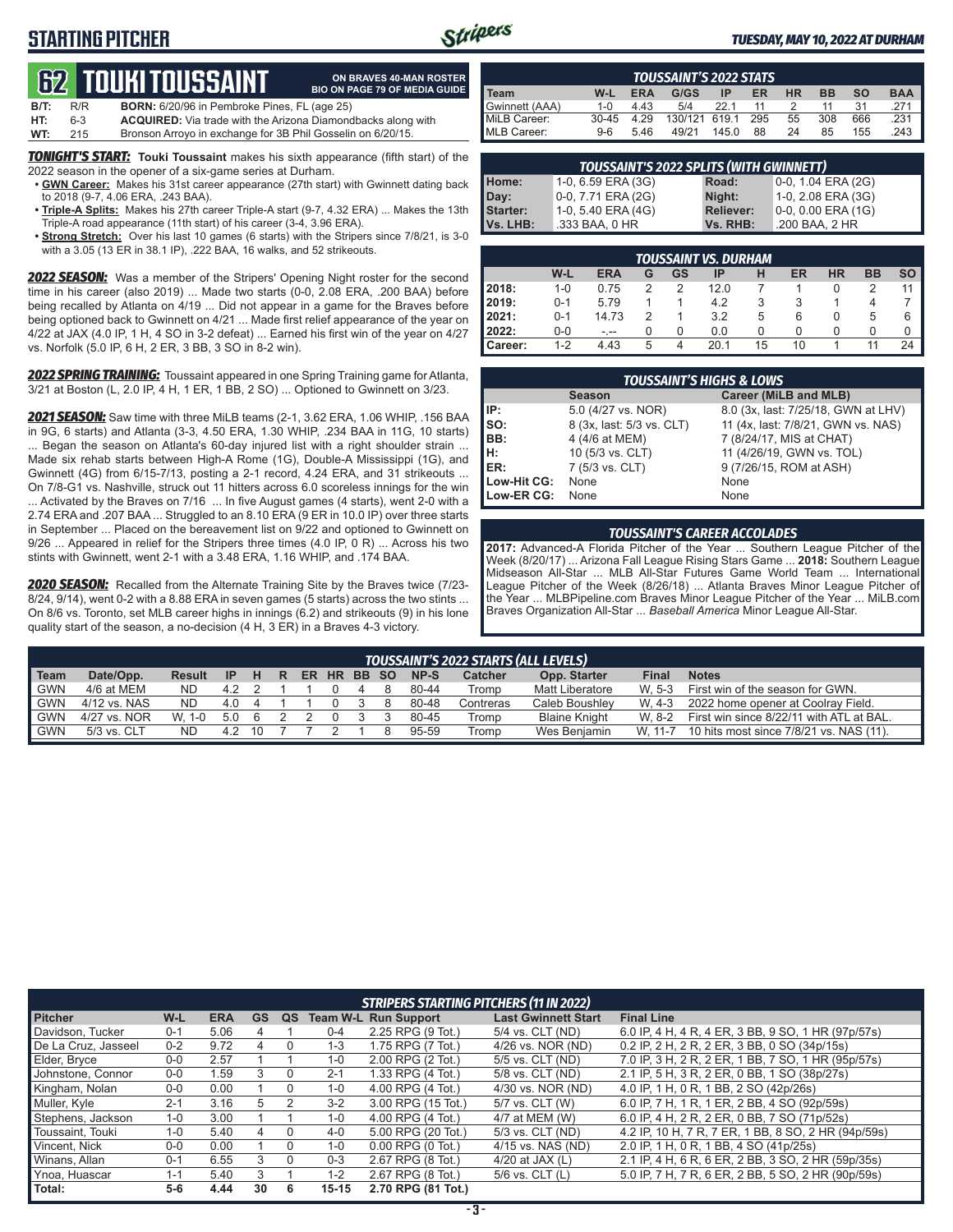## **BULLPEN**



### *TUESDAY, MAY 10, 2022 AT DURHAM*

|                                                                                   | <b>STRIPERS PITCHING BREAKDOWN</b> |            |       |                              |     |           |                    |           |            |  |  |  |
|-----------------------------------------------------------------------------------|------------------------------------|------------|-------|------------------------------|-----|-----------|--------------------|-----------|------------|--|--|--|
|                                                                                   | W-L                                | <b>ERA</b> | IP    | R                            | ER  | <b>HR</b> | <b>BB</b>          | <b>SO</b> | <b>BAA</b> |  |  |  |
| Starters:                                                                         | $5-6$                              | 4 4 4      | 131.2 | 72                           | 65  | 15        | 54                 | 141       | .240       |  |  |  |
| Relievers:                                                                        | $10-9$                             | 3.98       | 133.1 | 66                           | 59  | 15        | 36                 | 165       | .240       |  |  |  |
| l Total:                                                                          | $15 - 15$                          | 4.18       | 265.0 | 138                          | 123 | 30        | 90                 | 306       | .240       |  |  |  |
| <b>Saves/Opp:</b> 5/10 (50.0%) <b>Holds:</b> 10<br><b>IR/Scored: 35/7 (20.0%)</b> |                                    |            |       |                              |     |           |                    |           |            |  |  |  |
|                                                                                   | <b>SO/9.0 IP Ratio: 10.39</b>      |            |       | <b>BB/9.0 IP Ratio: 3.06</b> |     |           | <b>CG/SHO: 0/0</b> |           |            |  |  |  |

## **32 R.J. ALANIZ** *- RHP - 30 YRS - McALLEN, TX*

*RELIEF W/GWN:*1-1, 3.18 ERA in 9G *START W/GWN:*0-0, -.-- ERA in 0G *GF:*4 *HOLDS:*0 *SAVES:*1/1 *IR/SCORED:*2/0 *SCORELESS STREAK:*2G (2.1 IP)

*LAST OUTING:*5/7 vs. CLT (1.0 IP, 0 H, 0 R, 0 BB, 1 SO, 11p/7s)

- **• 2022: 4/7 at MEM:** Earned a save in his Gwinnett debut (1.0 IP, 0 H, 0 R, 1 SO), finishing off a 5-2 win ... **5/3 vs. CLT:** Notched 50th career MiLB win and 1st with Gwinnett (1.1 IP, 2 H in 11-7 win).
- **• 2021:** Pitched for both Triple-A Louisville (1-3, 3.46 ERA, .286 BAA, 1 SV in 33G) and Cincinnati (0-0, 3.38 ERA, .111 BAA in 3G).
- **• Triple-A Stops:** Prior to joining Gwinnett, has pitched for Toledo (DET) from 2016- 17, Durham (TB) in 2018, Tacoma (SEA) in 2019, and Louisville (CIN) from 2019- 21 ... Was a part of Durham's Governors' Cup championship team in 2018.
- **• MLB Career:** 1-0, 8.35 ERA, .278 BAA, 0 SV in 15G (0 starts) with Seattle (2019) and Cincinnati (2019, 2021).
- **• Acquired:** MiLB FA (3/20/22) ... Originally signed by the Houston Astros as a nondrafted free agent (8/14/09).

## **53 BRAD BRACH** *- RHP - 36 YRS - FREEHOLD, NJ*

*RELIEF W/GWN:*2-0, 1.54 ERA in 9G *START W/GWN:*0-0, -.-- ERA in 0G *GF:*5 *HOLDS:*0 *SAVES:*1/1 *IR/SCORED:*2/0 *SCORELESS STREAK:*6G (8.2 IP) *LAST OUTING:*5/6 vs. CLT (1.0 IP, 1 H, 0 R, 0 BB, 1 SO, 13p/7s)

- **• 2022: Enters play riding 6G scoreless streak (8.2 IP) since 4/15 (7 H, 0 BB, 8 SO)** ... **4/12 vs. NAS:** On his 36th birthday, earned 1st save with Gwinnett, closing out 4-3 win (1.0 IP, 3 H, 2 ER, 1 BB) ... **4/23 at JAX:** Pitched scoreless 9th and 10th innings (2.0 IP, 1 H, 0 R, 1 SO) for his 2nd win in 10-8 victory.
- **• 2021:** In 35G with Cincinnati, was 1-2 with a 6.30 ERA, .254 BAA, and 1 save ... Also logged 8G with Triple-A Louisville (0-0, 0.00 ERA, 0 ER in 8.2 IP, 15 SO).
- **• Triple-A Stops:** Prior to joining Gwinnett, has pitched for Tucson (SD) from 2011- 13, Norfolk (BAL) in 2014, and Louisville (CIN) in 2021.
- **• MLB Career:** 38-29, 3.55 ERA, .232 BAA, 34 SV in 531G (0 starts) with San Diego (2011-13), Baltimore (2014-18), Atlanta (2018), Chicago Cubs (2019), New York Mets (2019-20), and Cincinnati (2021) ... Pitched in the MLB Postseason for Baltimore (2014, 2016) and Atlanta (2018).
- **• Acquired:** MiLB FA (3/19/22) ... Originally the San Diego Padres' 42nd-round pick in 2008 out of Monmouth University (West Long Branch, NJ).

# **57 BRANDON BRENNAN** *- RHP - 30 YRS - MISSION VIEJO, CA*

*RELIEF W/GWN:*0-1, 10.32 ERA in 10G *START W/GWN:*0-0, -.-- ERA in 0G *GF:*0 *HOLDS:*1 *SAVES:*0/0 *IR/SCORED:*2/2 *SCORELESS STREAK:*-2G (2 R, 1 ER)

- *LAST OUTING:*5/8 vs. CLT (2.0 IP, 3 H, 1 R, 1 ER, 0 BB, 1 SO, 27p/17s)
- **• 2022: Has struck out 3 batters in 4 of his 10 outings (14 SO in 11.1 IP total)**. **• 2021:** Made 32 relief appearances with Triple-A Worcester (Red Sox), going 1-2 with a 5.97 ERA, .293 BAA, and 1 save (1-for-4) ... Also made 1 MLB appearance with Boston, tossing 3.0 scoreless IP on 6/12 vs. Toronto.
- **• Triple-A Stops:** Prior to joining Gwinnett, has pitched for Charlotte (CWS) from 2017-18, Tacoma (SEA) in 2019, and Worcester (BOS) in 2021.
- **• MLB Career:** 3-6, 4.21 ERA, .214 BAA, 0 SV in 55G (0 starts) with Seattle (2019- 20) and Boston (2021).
- **• Acquired:** MiLB FA (3/10/22) ... Originally the Chicago White Sox' 4th-round pick in 2012 out of Orange Coast College (Costa Mesa, CA).

# **49 THOMAS BURROWS** *- LHP - 27 YRS - FLORENCE, AL*

*RELIEF W/GWN:*2-1, 4.91 ERA in 10G *START W/GWN:*0-0, -.-- ERA in 0G

- *GF:*0 *HOLDS:*2 *SAVES:*0/2 *IR/SCORED:*8/1 *SCORELESS STREAK:*-2G (5 R, 3 ER) *LAST OUTING:*5/8 vs. CLT (1.2 IP, 2 H, 1 R, 0 ER, 0 BB, 2 SO, 27p/19s)
- **• 2022: 4/6 at MEM:** Struck out his lone batter faced (Nolan Gorman), stranding 3 inherited runners and earning his first win of the year ... **4/30 vs. NOR:** Picked up 2nd win, logging 2.0 IP (1 H, 0 R) in combined 6-hit shutout (won 5-0).
- **• GWN Career:** 6-3, 3.71 ERA (39 ER in 94.2 IP), 6 SV in 72G (1 start) since 2019.
- **• 2021:** Spent entire year with Gwinnett, going 3-1 with a 2.64 ERA, .176 BAA, and 0 saves (0-for-1) in 35G (1 start) ... Led team in relief strikeouts (65).
- **• MLB Career:** Has yet to make his Major League debut.
- **• Acquired:** Via trade with Seattle (1/11/17) ... Originally the Seattle Mariners' 4thround pick in 2016 out of the University of Alabama.
- **• Accolades:** Earned Gwinnett's Community Service Award in 2019.

| <b>PITCHING SPLITS</b> |            |           | PITCHING BY MONTH |           |            |           |           |        |                |  |  |
|------------------------|------------|-----------|-------------------|-----------|------------|-----------|-----------|--------|----------------|--|--|
|                        | <b>BAA</b> | <b>HR</b> |                   | W-L       | <b>ERA</b> | <b>HR</b> | <b>BB</b> | SΟ     | <b>BAA</b>     |  |  |
| Vs. LHB:               | .266       | 13        | April:            | $10 - 13$ | 4.01       | 23        |           | 228    | .230           |  |  |
| Vs. RHB:               | .221       |           | Mav:              | $5-2$     | 4 71       |           | 13        | 78     | .270           |  |  |
| <b>Bases Empty:</b>    | .218       | 14        | June:             | $0 - 0$   |            |           |           | $\cup$ | $\overline{a}$ |  |  |
| <b>Runners On:</b>     | .269       | 16        | July:             | $0 - 0$   |            |           |           | U      | ---            |  |  |
| <b>RISP:</b>           | .282       | 15        | August:           | $0 - 0$   | - --       |           |           | O      | ---            |  |  |
| Loaded:                | .400       |           | September:        | $0 - 0$   |            | O         | ი         | O      |                |  |  |

## **48 JESUS CRUZ** *- RHP - 27 YRS - SALINAS DE HIDALGO, MEXICO*

*RELIEF W/GWN:*0-0, 2.35 ERA in 6G *START W/GWN:*0-0, -.-- ERA in 0G

*GF:*3 *HOLDS:*0 *SAVES:*0/0 *IR/SCORED:*7/3 *SCORELESS STREAK:*3G (4.0 IP)

*LAST OUTING:*5/7 vs. CLT (1.0 IP, 1 H, 0 R, 0 BB, 2 SO, 18p/15s)

**• 2022:** Released by St. Louis on 3/30, signed with Atlanta on 4/6.

- **• 2021:** Logged 37 relief appearances with Triple-A Memphis, going 0-3 with a 3.06 ERA, .223 BAA, and 3 SV (3-for-5) ... Pitched for Aguilas de Mexicali in the Mexican Pacific Winter League (0-1, 2.66 ERA in 21G).
- **• Triple-A Stops:** Prior to joining Gwinnett, pitched for Memphis (STL) in 2019 and 2021 ... Combined to go 6-10 with a 5.42 ERA, .246 BAA, and 3 SV in 100G.
- **• MLB Career:** 0-0, 18.00 ERA, .600 BAA, 0 SV in 1G (0 starts) with St. Louis (2020).
- **• Acquired:** MiLB FA (4/6/22) ... Originally signed by the St. Louis Cardinals as a non-drafted free agent (7/2/17).

|  |                                          |  | <b>RU JASSEEL DE LA CRUZ</b> - RHP - 24 YRS - HATO MAYOR, D.R.                |  |
|--|------------------------------------------|--|-------------------------------------------------------------------------------|--|
|  | <b>RELIEF W/GWN: 0-0, 9.00 ERA in 2G</b> |  | <b>START W/GWN: 0-2, 9.72 ERA in 4G</b>                                       |  |
|  |                                          |  | GF: 2 HOLDS: 0 SAVES: 0/0 IR/SCORED: 0/0 SCORELESS STREAK: -6G (14 R, 11 ER)  |  |
|  |                                          |  | <b>LAST OUTING:</b> 5/6 vs. CLT (1.0 IP, 2 H, 1 R, 1 ER, 0 BB, 1 SO, 16p/10s) |  |

- **• 2022:** Was on Gwinnett's Opening Night roster for the 2nd straight season ... Opened the year in the rotation (0-2, 9.72 ERA in 4 starts from 4/9-4/26).
- **• GWN Career:** 1-5, 7.43 ERA (55 ER in 66.2 IP), 0 SV in 26G (19 starts) since 2021 **• 2021:** Made his Triple-A debut with the Stripers, going 1-3 with a 7.03 ERA, 1.70
- WHIP, and .278 BAA in 20G (15 starts) ... Was on the 7-day IL from 8/16-9/15. **• MLB Career:** Has yet to debut in the Majors despite recalls in 2020 and 2021.
- **• Acquired:** MiLB FA (3/13/22) ... Originally signed by the Atlanta Braves as a NDFA (6/1/15) ... Non-tendered and elected free agency (11/30/21).
- **• Accolades:** Won FSL Pitcher of the Week award on 5/19/19 after throwing the first no-hitter in Florida Fire Frogs history on 5/18/19 vs. Jupiter (9.0 IP, 2 BB, 4 SO).

## **55 SETH ELLEDGE** *- RHP - 25 YRS - DALLAS, TX*

*RELIEF W/GWN:*1-1, 2.53 ERA in 8G *START W/GWN:*0-0, -.-- ERA in 0G *GF:*1 *HOLDS:*1 *SAVES:*0/0 *IR/SCORED:*2/0 *SCORELESS STREAK:*3G (5.0 IP)

- *LAST OUTING:*5/7 vs. CLT (1.0 IP, 0 H, 0 R, 0 BB, 1 SO, 13p/8s) **• 2022: 4/29 vs. NOR:** Earned first win with Gwinnett, tossing 2.0 IP (0 H, 0 R, 0 BB, 4 SO) as part of combined 4-hit shutout in 8-0 victory.
- **• 2021:** Pitched for both Triple-A Memphis (2-2, 6.56 ERA, .299 BAA, 2 SV in 30G) and St. Louis (0-0, 4.63 ERA, .302 BAA, 0 SV in 11G).
- **• Triple-A Stops:** Prior to joining Gwinnett, has pitched for Memphis (STL) from 2019-21 (5-3, 5.66 ERA, .270 BAA, 2 SV in 51G) ... Also appeared for the Redbirds in the 2018 PCL Playoffs (0-0, 0.00 ERA in 1G).
- **• MLB Career:** 1-0, 4.63 ERA, .282 BAA, 0 SV in 23G with St. Louis (2020-21).
- **• Acquired:** MiLB FA (3/30/22) ... Originally the Seattle Mariners' 4th-round pick in 2017 out of Dallas Baptist University (TX).

## **51 CONNOR JOHNSTONE** *- RHP - 27 YRS - SAN DIEGO, CA*

*RELIEF W/GWN:*0-0, 2.45 ERA in 5G *START W/GWN:*0-0, 1.59 ERA in 3G *GF:*1 *HOLDS:*2 *SAVES:*1/1 *IR/SCORED:*0/0 *SCORELESS STREAK:*-1G (3 R, 2 ER)

- *LAST OUTING:*5/8 vs. CLT (start, ND, 2.1 IP, 5 H, 3 R, 2 ER, 0 BB, 1 SO, 38p/27s) **• 2022:** In 3 spot starts (4/19 at JAX, 4/29 vs. NOR, 5/8 vs. CLT), has a 1.59 ERA
- (2 ER in 11.1 IP) and .250 BAA (10 H, 3 BB, 3 SO) ... **5/5 vs. CLT:** Notched his 1st career save with Stripers (1.0 IP, 0 H, 0 R), finishing off 3-2 victory.
- **• GWN Career:** 7-8, 4.37 ERA (62 ER in 127.2 IP), 1 SV in 53G since 2018 ... Of his 23 career Triple-A starts, 16 came in 2021.
- **• 2021:** Spent the full year with Gwinnett, going 3-8 with a 4.84 ERA and .258 BAA in 33G (16 starts) ... Was 2-0 with a 2.36 ERA and .191 BAA in 17 relief outings.
- **• MLB Career:** Has yet to make his Major League debut.
- **• Acquired:** Braves' 21st-round pick in 2017 out of Wake Forest University.
- **• Local Product:** Played baseball at Roswell High School (Roswell, GA).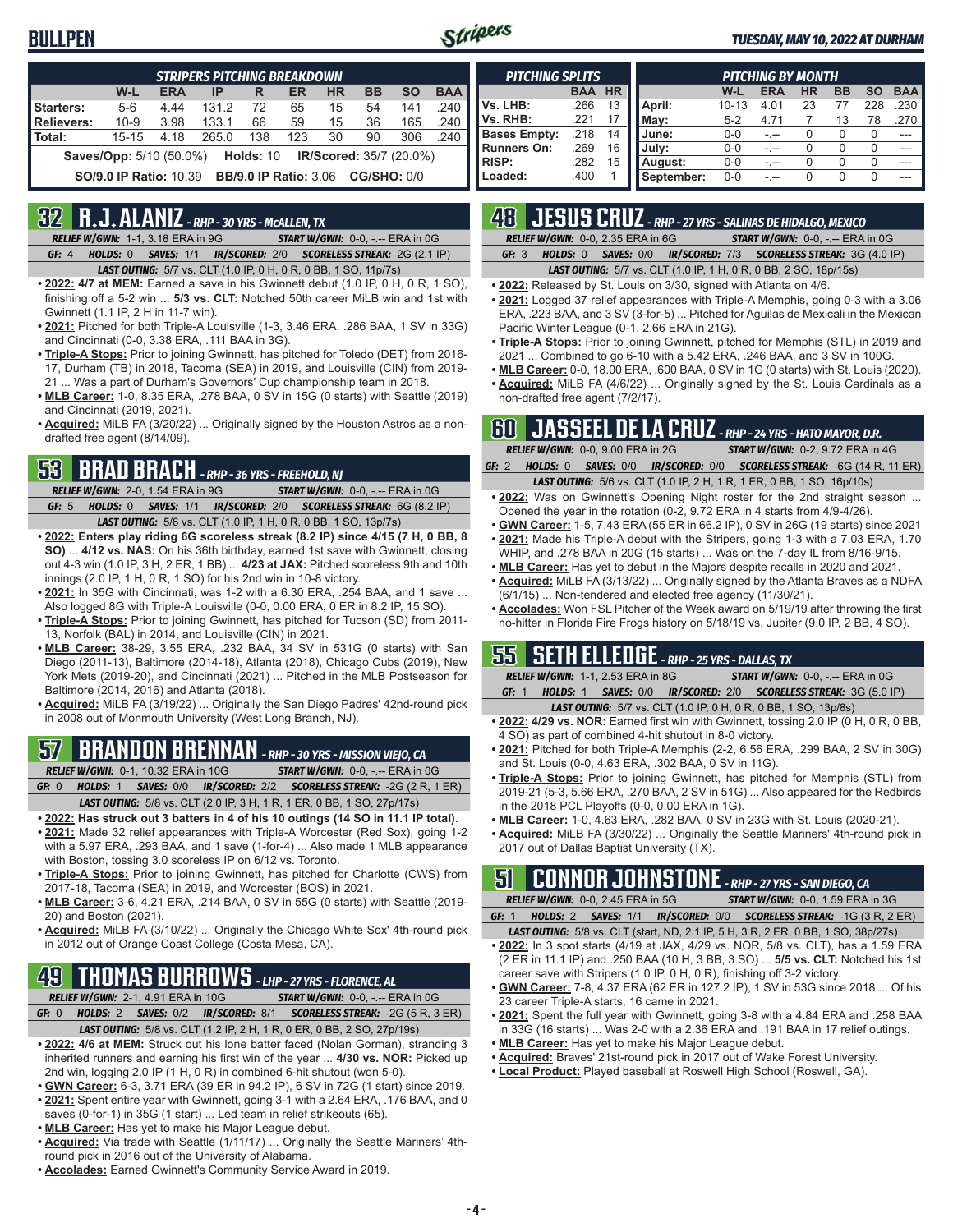## **BULLPEN**

## **39 NOLAN KINGHAM** *- RHP - 25 YRS - LAS VEGAS, NV*

*RELIEF W/GWN:*0-0, 3.55 ERA in 7G *START W/GWN:*0-0, 0.00 ERA in 1G *GF:*0 *HOLDS:*0 *SAVES:*0/0 *IR/SCORED:*6/0 *SCORELESS STREAK:*-1G (3 ER) *LAST OUTING:*5/6 vs. CLT (1.0 IP, 4 H, 3 R, 3 ER, 0 BB, 2 SO, 25p/20s)

- **• 2022: 4/5-4/20:** Opened season with 5 consecutive scoreless outings, totaling 9.1 IP (3 H, 1 BB, 8 SO, .103 BAA) ... **4/30 vs. NOR:** Made spot start, pitching 4.0 innings (1 H, 1 BB, 2 SO) in combined 6-hit shutout (won 5-0).
- **• GWN Career:** 0-5, 7.43 ERA (38 ER in 46.0 IP), 0 SV in 15G (7 starts) since 2021. • 2021: Pitched for both Double-A Mississippi (6-1, 2.08 ERA, .225 BAA, 2 SV in 12G) and Gwinnett (0-5, 10.13 ERA, .365 BAA in 7G) ... Named Double-A South Pitcher of the Month for June (3-0, 0.83 ERA, 0.83 WHIP, .193 BAA in 5 starts) ... Served as the M-Braves' closer during the Double-A South Championship Series, going 3-for-3 in save chances (2.1 IP, 1 H, 0 R, 0 BB, 2 SO) ... Got the final 3 outs of Mississippi's 2-1 win over Montgomery in Game 5, clinching the title.
- **• MLB Career:** Has yet to make his Major League debut.
- **• Acquired:** Braves' 12th-round pick in 2018 out of the University of Texas.

# **58 DYLAN LEE** *- LHP - 27 YRS - DINUBA, CA*

- *RELIEF W/GWN:*1-1, 1.54 ERA in 10G *START W/GWN:*0-0, -.-- ERA in 0G *GF:*4 *HOLDS:*1 *SAVES:*0/0 *IR/SCORED:*2/0 *SCORELESS STREAK:*4G (5.0 IP)
- *LAST OUTING:*5/8 vs. CLT (win, 2.0 IP, 1 H, 0 R, 0 BB, 4 SO, 29p/21s) **• 2022:** Recalled by Atlanta on 4/19, did not pitch (optioned on 4/20) ... **5/8 vs. CLT:**
- Logged 2.0 IP (1 H, 0 R, 4 SO) for 1st win of the year in 6-5 comeback.
- **• GWN Career:** 6-2, 1.54 ERA (10 ER in 58.1 IP), 1 SV in 45G since 2021.
- **• 2021:** Named Stripers' Most Outstanding Reliever (5-1, 1.54 ERA, .176 BAA, 1 SV in 35G) ... Led GWN relievers (min. 30.0 IP) in BAA, ranked 2nd in ERA.
- **• 2021 w/ATL:** Made his MLB debut with the Braves, logging 2G in relief in October (0-0, 9.00 ERA, .333 BAA) ... Also made his MLB Postseason debut (0-0, 6.00 ERA, .286 BAA in 3G, 1 start) ... Started Game 4 of the World Series vs. Houston on 10/30 (ND, 0.1 IP, 1 H, 1 ER, 2 BB, 1 SO), becoming the 1st pitcher in MLB history to make his 1st career start in the World Series.
- **• MLB Career:** 0-0, 9.00 ERA, .333 BAA, 0 SV in 2G (0 starts) with Atlanta (2021).
- **• Acquired:** MiLB FA (4/15/21) ... Originally the Miami Marlins' 10th-round pick in 2016 out of Fresno State University.

## **56 BRANDYN SITTINGER** *- LHP - 27 YRS - ELYRIA, OH*

*RELIEF W/GWN:*1-2, 6.94 ERA in 9G *START W/GWN:*0-0, -.-- ERA in 0G *GF:*1 *HOLDS:*1 *SAVES:*0/1 *IR/SCORED:*1/1 *SCORELESS STREAK:*-1G (1 ER)

- *LAST OUTING:*5/6 vs. CLT (1.0 IP, 1 H, 1 R, 1 ER, 1 HR, 0 BB, 3 SO, 16p/11s) **• 2022: 4/12 vs. NAS:** Earned his first win with Gwinnett (2.0 IP, 2 H, 0 R in 4-3 win) ...**4/12-4/19:** Had 3 straight 2.0-inning scoreless outings (6.0 IP, 5 H, 2 BB, 7 SO).
- **• 2021:** Split time between Double-A Amarillo (0-1, 3.94 ERA, .196 BAA, 1 SV in 12G) and Triple-A Reno (1-1, 4.24 ERA, .209 BAA, 4 SV in 23G) of the Arizona organization ... Also made his MLB debut (0-1, 7.71 ERA, .294 BAA, 0 SV in 5G).
- **• Triple-A Stops:** Prior to joining Gwinnett, had only pitched with Reno in 2021.
- **• MLB Career:** 0-1, 7.71 ERA, .294 BAA, 0 SV in 5G (0 starts) with Arizona (2021). **• Acquired:** MiLB FA (2/20/22) ... Originally the Detroit Tigers' 17th-round pick in
- 2016 out of Ashland University (Ashland, OH).

## **59 MICHAEL TONKIN** *- RHP - 32 YRS - GLENDALE, CA*

*RELIEF W/GWN:*2-0, 3.52 ERA in 8G *START W/GWN:*0-0, -.-- ERA in 0G *GF:*6 *HOLDS:*0 *SAVES:*2/3 *IR/SCORED:*0/0 *SCORELESS STREAK:*2G (2.0 IP)

- *LAST OUTING:*5/5 vs. CLT (win, 1.0 IP, 0 H, 0 R, 0 BB, 3 SO, 13p/9s) **• 2022: 4/6 at MEM:** In his first outing in affiliated MiLB since 2019 (with Triple-A Reno), earned a save in his Stripers debut (1.0 IP, 1 H, 0 R, 1 SO in 5-3 win) ... **4/26 vs. NOR:** Earned first win with Gwinnett despite blown save (1.0 IP, 1 H, 1 ER, 1 HR, 2 SO) in 7-6 walk-off victory ... **5/5 vs. CLT:** Struck out all 3 batters faced to get the win in last-at-bat 3-2 triumph.
- **• 2021:** Pitched for the Long Island Ducks of the Atlantic League (2-1, 0.53 ERA, 9 SV in 16G), Tijuana of the Mexican League (2-1, 2.00 ERA in 6G), and Aguilas of the Dominican Winter League (1-0, 0.68 ERA in 13G).
- **• Triple-A Stops:** Before joining Gwinnett, pitched for Rochester (MIN) from 2013- 17, San Antonio (MIL) in 2019, and Reno (ARI) in 2019.
- **• MLB Career:** 3-3, 4.43 ERA, .269 BAA, 0 SV in 141G with Minnesota (2013-17).
- **• Acquired:** MiLB FA (1/11/22) ... Originally the Minnesota Twins' 30th-round pick in 2008 out of Palmdale High School (CA).

|                |        | <b>SCORELESS INNINGS STREAKS (15-PLUS INNINGS)</b> |              |                | <b>PITCHER AWARDS &amp; HONORS</b> |              |
|----------------|--------|----------------------------------------------------|--------------|----------------|------------------------------------|--------------|
| <b>Pitcher</b> | Length | <b>Dates</b>                                       | <b>Stats</b> | <b>Pitcher</b> | <b>Award/Date</b>                  | <b>Stats</b> |
|                |        |                                                    |              |                |                                    |              |
|                |        |                                                    |              |                |                                    |              |
|                |        |                                                    |              |                |                                    |              |
|                |        |                                                    |              |                |                                    |              |

## **54 NICK VINCENT** *- RHP - 35 YRS - RAMONA, CA*

*RELIEF W/GWN:*0-2, 5.40 ERA in 8G *START W/GWN:*0-0, 0.00 ERA in 1G *GF:*2 *HOLDS:*2 *SAVES:*0/1 *IR/SCORED:*2/0 *SCORELESS STREAK:*4G (5.0 IP)

- *LAST OUTING:*5/8 vs. CLT (1.0 IP, 1 H, 0 R, 0 BB, 2 SO, 13p/9s)
- **• 2022: 4/15 vs. NAS:** In his first Triple-A start since 2008 with Portland, tossed 2.0 scoreless IP (1 H, 1 BB, 4 SO) in an eventual 2-1 win ... **4/29 vs. NOR:** Struck out 4 over 2.0 hitless innings to finish 4-hit shutout in 8-0 win.
- **• 2021:** Opened the season with the Texas Rangers, pitching for Triple-A Round Rock (0-0, 4.11 ERA, .273 BAA in 15G) ... Released on 6/22 ... Signed by the Minnesota Twins on 6/23 and joined Triple-A St. Paul (3-1, 4.55 ERA, .228 BAA, 6 SV in 24G) ... Had his contract selected on 8/10 and logged 7G for the Twins (1-0, 0.71 ERA, .146 BAA, 0 SV).
- **• Triple-A Stops:** Prior to joining Gwinnett, has pitched for 7 Triple-A teams: Portland (SD, 2008), Tucson (SD, 2012-13), El Paso (SD, 2015), Sacramento (SF, 2019), Lehigh Valley (PHI, 2019), Round Rock (TEX, 2021), and St. Paul (MIN, 2021).
- **• MLB Career:** 23-23, 3.30 ERA, .236 BAA, 7 SV in 412G with San Diego (2012-15), Seattle (2016-18), San Francisco (2019), Philadelphia (2019), Miami (2020), and Minnesota (2021).
- **• Acquired:** MiLB FA (3/16/22) ... Originally the San Diego Padres' 18th-round pick in 2008 out of Cal State Long Beach.

## **45 WILLIAM WOODS** *- RHP - 23 YRS - TRENTON, TN*

|       | <b>RELIEF W/GWN: 0-0, 0.00 ERA in 4G</b> |  | <b>START W/GWN: 0-0, -.-- ERA in 0G</b>                                     |                                                                  |  |  |  |
|-------|------------------------------------------|--|-----------------------------------------------------------------------------|------------------------------------------------------------------|--|--|--|
| GF: 1 |                                          |  |                                                                             | HOLDS: 0 SAVES: 0/0 IR/SCORED: 1/0 SCORELESS STREAK: 4G (2.2 IP) |  |  |  |
|       |                                          |  | <b>LAST OUTING W/GWN:</b> 5/6 vs. CLT (0.0 IP, 0 H, 0 R, 0 BB, 0 SO, 2p/1s) |                                                                  |  |  |  |

- **• Prospecting:** Entering 2022, ranked the Braves' No. 21 prospect (MLB.com). **• 2022 w/ATL:** Recalled on 4/26 for his MLB debut after just 90.0 career MiLB innings ... **4/27 vs. CHC:** Became the 108th former Gwinnett player to debut in the Majors (1.0 IP, 0 H, 0 R, 1 BB, 1 SO, struck out Patrick Wisdom) ... **4/27-5/1:** Made
- 2 scoreless appearances (2.0 IP, 2 H, 1 BB, 2 SO) before being optioned on 5/1. **• 2022 in MiLB:** Opened with Mississippi, making his regular-season Double-A debut (0-1, 10.80 ERA, .318 BAA in 3G, 1 start) ... Promoted to Gwinnett on 4/19 ... **Has struck out 7 of 8 batters faced over 4G in Triple-A debut (2.2 IP)**.
- **• 2021:** Limited by injury to 5 starts between the FCL Braves (0-0, 0.00 ERA, .250 BAA in 1GS) and High-A Rome (0-1, 4.66 ERA, .270 BAA in 4GS) ... Didn't make his season debut until 8/19 ... Joined Mississippi on 9/18 and made 1 start during the Double-A South Championship Series (0-1, 6.00 ERA, 2 ER in 3.0 IP, 4 H, 2 BB, 4 SO), a 14-2 loss to Montgomery in Game 4.
- **• MLB Career:** 0-0, 0.00 ERA, .286 BAA, 0 SV in 2G with Atlanta (2022).
- **• Acquired:** Braves' 23rd-round pick in 2018 out of Dyersburg CC (TN).

|                                       |                                            |     |     |     |                                                       | <b>BULLPEN USAGE (PITCHES THROWN IN LAST 7 DAYS)</b> |     |  |  |  |  |  |  |  |  |  |  |
|---------------------------------------|--------------------------------------------|-----|-----|-----|-------------------------------------------------------|------------------------------------------------------|-----|--|--|--|--|--|--|--|--|--|--|
| <b>Pitcher</b>                        | 5/2                                        | 5/3 | 5/4 | 5/5 | 5/6                                                   | 5/7                                                  | 5/8 |  |  |  |  |  |  |  |  |  |  |
| Alaniz                                |                                            | 20  |     |     |                                                       | 11                                                   |     |  |  |  |  |  |  |  |  |  |  |
| Brach                                 |                                            |     |     |     | 13                                                    |                                                      |     |  |  |  |  |  |  |  |  |  |  |
| l Brennan                             |                                            |     | 19  |     |                                                       |                                                      | 27  |  |  |  |  |  |  |  |  |  |  |
| <b>Burrows</b>                        |                                            |     | 18  |     |                                                       |                                                      | 27  |  |  |  |  |  |  |  |  |  |  |
| Cruz<br>13<br>18                      |                                            |     |     |     |                                                       |                                                      |     |  |  |  |  |  |  |  |  |  |  |
| De La Cruz                            |                                            |     |     |     | 16                                                    |                                                      |     |  |  |  |  |  |  |  |  |  |  |
| Elledge                               |                                            | 32  |     |     |                                                       | 13                                                   |     |  |  |  |  |  |  |  |  |  |  |
| Johnstone                             |                                            |     |     | 16  |                                                       |                                                      | 38  |  |  |  |  |  |  |  |  |  |  |
| Kingham                               |                                            |     |     |     | 25                                                    |                                                      |     |  |  |  |  |  |  |  |  |  |  |
| $\overline{\lceil \text{Lee} \rceil}$ |                                            |     | 15  |     |                                                       |                                                      | 29  |  |  |  |  |  |  |  |  |  |  |
| Sittinger                             |                                            |     |     |     | 16                                                    |                                                      |     |  |  |  |  |  |  |  |  |  |  |
| l Tonkin                              |                                            |     |     | 13  |                                                       |                                                      |     |  |  |  |  |  |  |  |  |  |  |
| Vincent                               |                                            |     | 11  |     |                                                       |                                                      | 13  |  |  |  |  |  |  |  |  |  |  |
| Woods                                 |                                            |     |     |     | $\mathfrak{p}$                                        |                                                      |     |  |  |  |  |  |  |  |  |  |  |
|                                       | <b>BOLD</b> = Pitches thrown in spot start |     |     |     | Italics = Pitches thrown for team other than Gwinnett |                                                      |     |  |  |  |  |  |  |  |  |  |  |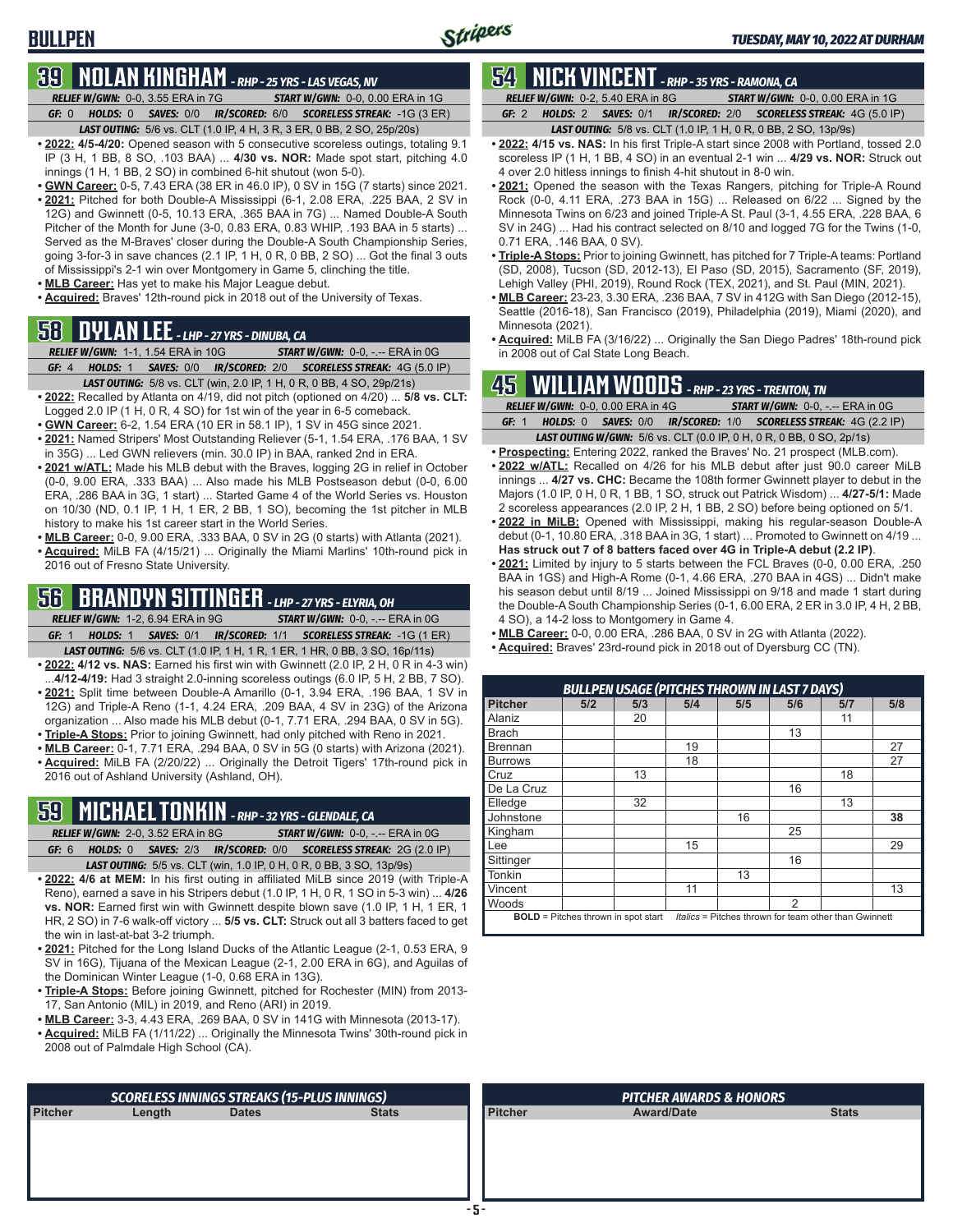#### Stripers **BATTERS** *TUESDAY, MAY 10, 2022 AT DURHAM TOTAL:* .255, 27 HR, .723 OPS *RISP:* .246, 5 HR, .685 OPS *RUNS/INNING: 1 2 3 4 5 6 7 8 9 X TOT Vs. LHP:* .271, 11 HR, .833 OPS *RISP/2O:* .264, 1 HR, .676 OPS **Stripers:** 18 24 30 8 16 7 10 8 13 2 136 *Vs. RHP:* .249, 16 HR, .684 OPS *LOADED:* .231, 0 HR, .543 OPS **Opponents:** 19 7 17 13 23 15 22 10 11 1 138

| <b>HOME RUNS</b>   |                |                |                          |           |                |                          | <b>MULTI-GAMES</b>       |          |                     |                                               |                |                |           |
|--------------------|----------------|----------------|--------------------------|-----------|----------------|--------------------------|--------------------------|----------|---------------------|-----------------------------------------------|----------------|----------------|-----------|
| <b>Player</b>      | 1 <sub>R</sub> | 2R             | 3R                       | <b>GS</b> | Tot.           |                          | Off LH Off RH            | Team W-L | <b>Career w/GWN</b> | <b>Last HR with Gwinnett (Regular Season)</b> | <b>Hit</b>     | <b>RBI</b>     | <b>HR</b> |
| Acuña Jr.          |                |                |                          |           |                |                          |                          | $0 - 0$  | 10 HR               | 4/17/18 vs. SWB, 2R (LH Josh Rogers)          | 3              |                |           |
| Casteel            | 4              |                | $\overline{\phantom{a}}$ | ٠         | 4              | 2                        | 2                        | $2 - 2$  | <b>12 HR</b>        | 5/7/22 vs. CLT. 1R (LH John Parke)            | $\overline{2}$ |                | ٠         |
| Contreras          |                |                |                          |           |                |                          |                          | $0 - 0$  | 9 HR                | 9/7/21 at COL, 1R (LH Kirk McCarty)           |                |                |           |
| Dean               |                |                |                          |           |                |                          |                          | $0 - 0$  | $0$ HR              |                                               | 3              | $\overline{2}$ |           |
| Demeritte          | ۰.             |                |                          |           | 2              | $\overline{\phantom{a}}$ | $\overline{2}$           | $0 - 2$  | 43 HR               | 4/14/22 vs. NAS, 2R (RH Jason Alexander)      | 3              | 2              | ۰         |
| DeShields          |                |                |                          |           |                |                          |                          | $0 - 0$  | $0$ HR              |                                               | 5              | $\overline{2}$ |           |
| <b>Dickerson</b>   | ۰.             |                |                          |           |                |                          |                          | $0 - 0$  | 0 HR                |                                               |                |                |           |
| Goins              |                |                | $\overline{\phantom{a}}$ |           | -              | $\overline{\phantom{a}}$ | $\overline{\phantom{a}}$ | $0 - 0$  | 6 HR                | 9/14/21 vs. NAS, 1R (RH Josh Lindblom)        |                |                |           |
| Gonzalez           |                |                |                          |           |                |                          |                          | $0 - 0$  | $0$ HR              |                                               | 2              |                |           |
| Gosselin           | ۰.             |                |                          |           |                |                          |                          | $1 - 0$  | 13 HR               | 4/23/22 at JAX, 2R (RH Huascar Brazoban)      | 6              |                |           |
| Jenista            | 3              |                |                          |           |                |                          | 3                        | $3-0$    | 4 HR                | 4/12/22 vs. NAS, 1R (LH Rex Brothers)         | 5              | $\overline{2}$ |           |
| Nogowski           |                |                | $\overline{\phantom{a}}$ |           |                |                          |                          | $1 - 0$  | 1 HR                | 4/12/22 vs. NAS, 2R (RH Caleb Boushlev)       | 5              | 3              |           |
| H. Perez           |                |                | ٠                        |           | $\overline{2}$ |                          |                          | $2 - 0$  | 2 HR                | 5/7/22 vs. CLT. 2R (LH John Parke)            | $\overline{2}$ |                |           |
| Shewmake           | 2              |                |                          |           | $\overline{2}$ |                          |                          | $2 - 0$  | 2 HR                | 4/27/22 vs. NOR, 1R (RH Matt Vogel)           |                |                |           |
| <b>Tromp</b>       | 2              | $\overline{2}$ |                          |           | 5              | $\mathcal{P}$            | 3                        | $1 - 3$  | <b>5 HR</b>         | 5/6/22 vs. CLT, 1R (RH Davis Martin)          | 6              | 3              |           |
| Tucker             |                |                |                          |           |                |                          |                          | $0 - 1$  | 1 HR                | 5/6/22 vs. CLT, 1R (RH Davis Martin)          | 6              | $\overline{2}$ |           |
| Valaika            | 2              | 2              |                          |           |                | 3                        |                          | $4 - 0$  | 4 HR                | 5/7/22 vs. CLT, 1R (LH John Parke)            | 9              | 6              |           |
| <b>Naters</b>      |                | ٠              | $\overline{\phantom{a}}$ |           |                |                          |                          | $1 - 0$  | 14 HR               | 5/3/22 vs. CLT. 1R (LH Wes Benjamin)          | 2              |                |           |
| $\parallel$ Total: | 16             | 9              | $\overline{2}$           | 0         | 27             |                          |                          |          |                     |                                               |                |                |           |

**Back-to-Back Homers (1x) Leadoff (Game) Homers (1x): Walk-Off Homers (0x):**

Nogowski (2R) / Jenista, 4/12 vs. NAS (2nd Inning) Waters (5/3 vs. CLT) None

| <b>STRIPERS BATTING BY MONTH</b> |            |    |    |    |           |            |                |            |            |            |
|----------------------------------|------------|----|----|----|-----------|------------|----------------|------------|------------|------------|
|                                  | <b>AVG</b> | G  | 2B | 3B | <b>HR</b> | <b>RBI</b> | <b>SB</b>      | <b>OBP</b> | <b>SLG</b> | <b>OPS</b> |
| April:                           | .249       | 23 | 39 | 4  | 17        | 85         | 22             | .321       | .377       | .698       |
| May:                             | .275       |    | 15 | 0  | 10        | 38         | $\overline{2}$ | .333       | .468       | .801       |
| June:                            |            |    |    |    |           |            |                |            |            |            |
| July                             |            |    |    |    |           |            |                |            |            |            |
| August:                          |            |    |    |    |           |            |                |            |            |            |
| September:                       |            |    |    |    |           |            |                |            |            |            |

| <b>PINCH HITTERS</b> |       |    |          |   |    |    |           |            |           |           |
|----------------------|-------|----|----------|---|----|----|-----------|------------|-----------|-----------|
| Player               | AVG.  | AB | R        | н | 2B | 3B | <b>HR</b> | <b>RBI</b> | <b>BB</b> | <b>SO</b> |
| Contreras            | 1.000 |    | $\Omega$ |   | 0  | 0  | 0         | 0          | 0         |           |
| Jenista              | .000  |    | $\Omega$ | 0 | 0  | 0  | 0         | 0          |           |           |
| Totals:              | .500  | 2  | 0        | 1 | 0  | 0  | 0         | 0          | 0         |           |
|                      |       |    |          |   |    |    |           |            |           |           |
|                      |       |    |          |   |    |    |           |            |           |           |
|                      |       |    |          |   |    |    |           |            |           |           |
|                      |       |    |          |   |    |    |           |            |           |           |

# **9 RYAN CASTEEL** *- C - 30 YRS - CHATTANOOGA, TN*

*SEASON WITH GWN:*.219, 4 HR, 6 RBI, 0 SB, .898 OPS *HIT STREAK:* 3G (5-13) *5/8 vs. CLT:*DNP *CLT SERIES:* .500 (2-4), HR, RBI

- **• 2022:** Of his 7 hits, 4 are solo homers (4/9 at MEM, 4/14 vs. NAS, 4/23 at JAX, 5/7 vs. CLT) ... **4/30 vs. NOR:** Tallied his first triple with Gwinnett (1-for-4, 2 RBI). **• GWN Career:** .223 (42-for-188), 6 2B, 1 3B, 12 HR, 34 RBI in 77G since 2021.
- **• 2021:** Spent the entire year with Gwinnett, batting .224 (6 2B, 8 HR, 13 R, 28 RBI, .716 OPS) in 68G ... Led the club in pinch-hit at-bats (28) and hits with the bases loaded (4-for-6, .667, 2 2B, 1 HR, 12 RBI, 2.125 OPS).
- **• Triple-A Stops:** Prior to Gwinnett, played for Albuquerque (COL) from 2015-16.
- **• MLB Career:** Has yet to make his Major League debut.
- **• Acquired:** MiLB FA (11/29/21) ... On his 3rd contract with Atlanta (also signed on 1/24/19 and 3/14/21) ... Originally the Colorado Rockies' 17th-round pick in 2010 out of Cleveland State Community College (Cleveland, TN).

# **26 DELINO DESHIELDS JR.** *- OF - 29 YRS - EASTON, MD*

*SEASON WITH GWN:*.254, 0 HR, 7 RBI, 6 SB, .682 OPS *HIT STREAK:* 1G (1-4)

- *5/8 vs. CLT:*DNP *CLT SERIES:* .176 (3-17), 2 RBI, SB **• 2022: 4/21-5/5:** Posted 11G on-base streak (.289, 11-for-38, 2 2B, 7 R, 6 RBI, 3 SB, 8 BB, .417 OBP).
- **• 2021:** Played in the Texas, Boston, and Cincinnati orgs ... Spent time with Round Rock (TEX) and Worcester (BOS) in Triple-A (.252, 13 2B, 2 3B, 6 HR, 22 RBI, 21 SB in 84G) ... Finished with the Reds (.255, 5 2B, 1 HR, 6 RBI, 2 SB in 25G).
- **• Triple-A Stops:** Prior to joining Gwinnett, played for Round Rock (TEX, 2015-16, 2018, 2021), Nashville (TEX, 2019), and Worcester (BOS, 2021).
- **• MLB Career:** .246, 81 2B, 19 3B, 19 HR, 139 RBI, 111 SB in 601G with Texas (2015-19), Cleveland (2020), and Cincinnati (2021) ... Played for Texas (2015) and Cleveland (2020) in MLB Postseason (.290, 3 2B, 2 RBI, 1 SB in 7G).
- **• Acquired:** MiLB FA (4/5/22) after being released by Miami (4/3/22) ... Originally the Texas Rangers' 1st-round pick (3rd overall) in 2014 out of Woodward Academy (College Park, GA).
- **• Bloodlines:** Is the son of Delino DeShields, 13-year MLB infielder (MON, LAD, STL, BAL, CHC) from 1990-2002 ... Finished 2nd in NL R.O.Y. voting in 1990.

# **30 ALEX DICKERSON** *- OF - 31 YRS - POWAY, CA*

*SEASON WITH GWN:*.192, 0 HR, 1 RBI, 0 SB, .519 OPS *HIT STREAK:* -1G (0-4) *5/8 vs. CLT:*0-4 *CLT SERIES:* .150 (3-20), RBI

- **• 2022 w/ATL:** Was on the Braves' Opening Day roster, hit .121 (4-for-33, 1 HR, 3 R, 2 RBI) in 13G ... DFA'd on 4/28, outrighted to Gwinnett on 4/30.
- **• 2021:** Logged 111G with San Francisco (.233, 10 2B, 2 3B, 13 HR, 38 RBI, 1 SB, .724 OPS) ... Set MLB career highs in games, hits (66), homers, and RBI ... Also played 11G with Triple-A Sacramento (.289, 3 2B, 2 HR, 4 RBI).
- **• Triple-A Stops:** Prior to joining Gwinnett, played for El Paso (SD, 2015-16, 2019) and Sacramento (2019, 2021) ... Was PCL Rookie of the Year and Postseason All-Star in 2015 (.307, 36 2B, 9 3B, 12 HR, 82 R, 71 RBI, .877 OPS in 125G).
- **• MLB Career:** .255, 49 2B, 8 3B, 40 HR, 132 RBI, 7 SB, .785 OPS in 339G with San Diego (2016, 2019), San Francisco (2019-21), and Atlanta (2022) ... Made MLB Postseason debut with Giants in 2021 (.000, 0-for-4 in 4G).
- **• Acquired:** MLB FA (3/16/22) ... Originally the Pittsburgh Pirates' 3rd-round pick in 2011 out of the University of Indiana.

# **1 RYAN GOINS** *- INF - 34 YRS - TEMPLE, TX*

*SEASON WITH GWN:*.116, 0 HR, 1 RBI, 0 SB, .288 OPS *HIT STREAK:* 1G (1-2) *5/8 vs. CLT:*DNP *CLT SERIES:* .182 (2-11)

- **• GWN Career:** .211 (78-for-369), 12 2B, 1 3B, 6 HR, 36 RBI in 111G since 2021. **• 2021:** Spent the entire year with Gwinnett, batting .233 (9 2B, 1 3B, 6 HR, 27 R, 35 RBI, 3 SB, .635 OPS) in 91G.
- **• Triple-A Stops:** Prior to joining Gwinnett, played for Buffalo (TOR) from 2013-16, Lehigh Valley (PHI) in 2018, and Charlotte (CWS) in 2019 ... Was an International League Midseason All-Star with Charlotte in 2019.
- **• MLB Career:** .228, 71 2B, 12 3B, 22 HR, 158 RBI in 555G with Toronto (2013-17), Kansas City (2018), Chicago White Sox (2019-20) ... Played for Toronto in 2015- 16 Postseasons (.146, 1 HR, 5 RBI in 14G).
- **• Acquired:** MiLB FA (3/13/22), his 2nd deal with Atlanta (also signed on 2/25/21) Originally the Toronto Blue Jays' 4th-round pick in 2009 out of Dallas Baptist University (Dallas, TX).

**- 6 -**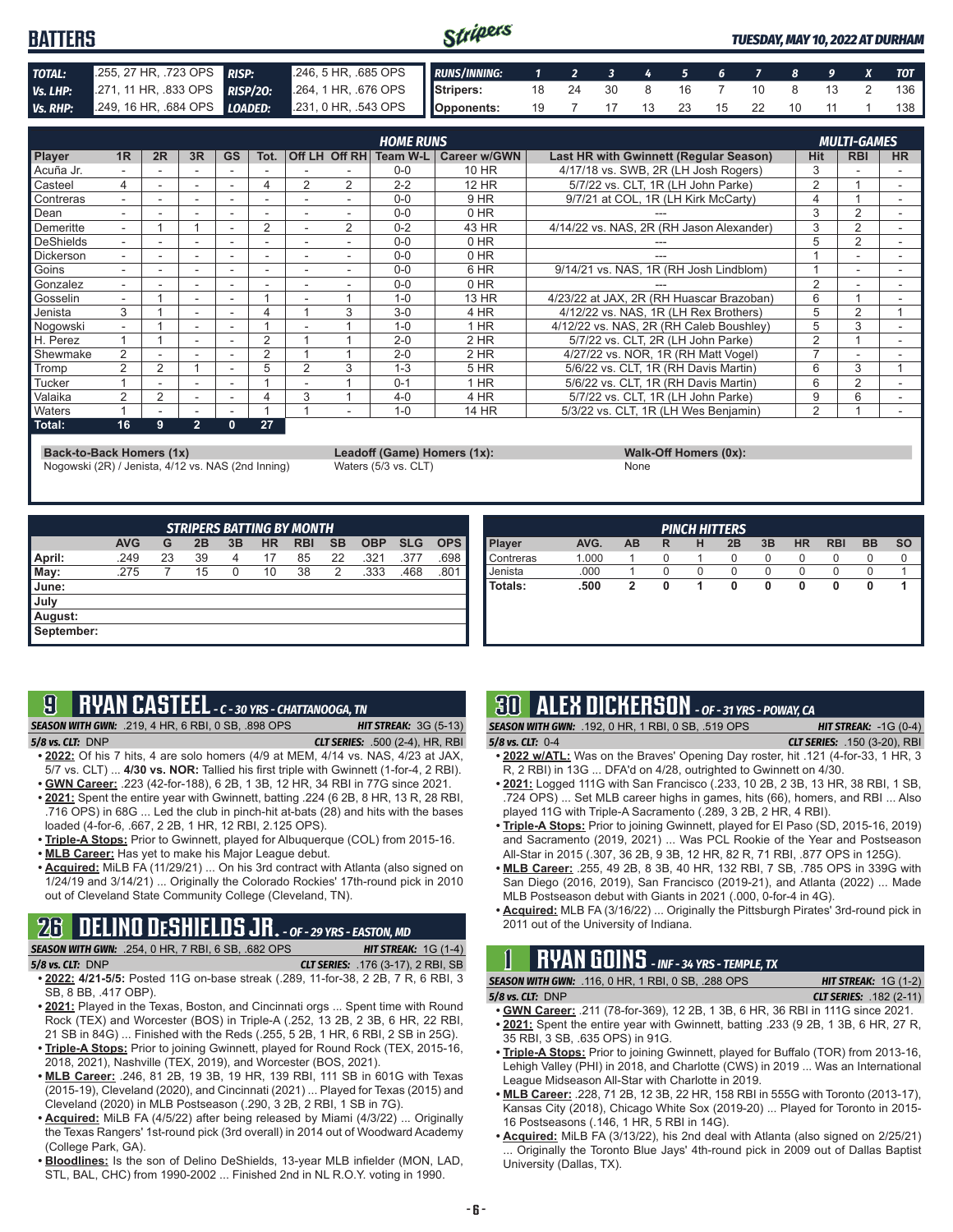## **BATTERS**

## **5 PHIL GOSSELIN** *- INF - 33 YRS - BRYN MAWR, PA*

*SEASON WITH GWN:*.281, 1 HR, 8 RBI, 1 SB, .744 OPS *HIT STREAK:* 1G (1-3)

- *5/8 vs. CLT:*1-3, HBP *CLT SERIES:* .313 (5-16)
- **• 2022: Has reached base safely in 23 of 24G with an at-bat**, posting an 11G on-base streak from 4/5-4/20 (.263, .396 OBP) and 10G on-base streak from 4/22- 5/6 (.326, .362 OBP) ... **4/23 at JAX:** Blasted 2-run HR (1), his first with Gwinnett since 8/25/18 at CLT, went 1-for-4 with season-high 3 RBI.
- **• GWN Career:** .294 (280-for-953), 55 2B, 9 3B, 13 HR, 90 RBI, 8 SB in 260G from 2013-14, 2018, and 2022 ... Set Gwinnett record for single-season batting average in 2014 (.344), earning team MVP and IL Postseason All-Star honors.
- **• 2021:** Spent the entire year with the LA Angels, batting .261 (14 2B, 7 HR, 47 RBI, 4 SB) in 104G ... His 90 hits were an MLB career high.
- **• Triple-A Stops:** In addition to Gwinnett, has also played for Reno (ARI) in 2015, Round Rock (TEX) in 2017, Indianapolis (PIT) in 2017, Louisville (CIN) in 2018, and Lehigh Valley (PHI) in 2019.
- **• MLB Career:** .261, 49 2B, 2 3B, 17 HR, 101 RBI, 11 SB in 463G with Atlanta (2013-15), Arizona (2015-16), Texas (2017), Pittsburgh (2017), Cincinnati (2018), Philadelphia (2019-20), and LA Angels (2021).
- **• Acquired:** MiLB FA (3/19/22) ... Originally the Atlanta Braves' 5th-round pick in 2010 out of the University of Virginia ... Traded to Arizona in the deal that brought in RHP Touki Toussaint (6/20/15).

## **18 GREYSON JENISTA** *- OF - 25 YRS - LAWRENCE, KS*

*SEASON WITH GWN:*.246, 4 HR, 7 RBI, 0 SB, .789 OPS *HIT STREAK:* -1G (0-4)

*5/8 vs. CLT:*PR, R *CLT SERIES:* .167 (2-12)

- **• 2022: 4/7 at MEM:** Tallied his first career Triple-A hit and RBI with a solo homer to deep CF (2-for-4, RBI) ... **4/12 vs. NAS:** Notched his 2nd career multi-homer game (1st in Triple-A) with pair of solo blasts (#3-4, 2-for-3, 2 RBI) ... **4/24-5/5:**  Posted 9G on-base streak (.321, 9-for-28, 1 2B, 8 R, 2 RBI, 8 BB, .459 OBP).
- **• 2021:** Spent the entire year with Double-A Mississippi, batting .216 (7 2B, 2 3B, 19 HR, 45 R, 42 RBI, 7 SB, .808 OPS) in 89G ... Ranked among Double-A South leaders in homers (6th), walks (7th, 51), slugging (10th, .465), and OPS (10th) ... In the Double-A South Championship Series, hit .167 (3 HR, 3 RBI) in 5G ... His solo homer in Game 5 on 9/26 vs. Montgomery was the difference in a 2-1 win.
- **• Triple-A Stops:** Is making his Triple-A debut in 2022. **• MLB Career:** Has yet to make his Major League debut.
- **• Acquired:** Braves' 2nd-round pick in 2018 out of Wichita State University (KS).

## **28 JOHN NOGOWSKI** *- INF - 29 YRS - TALLAHASSEE, FL SEASON WITH GWN:*.197, 1 HR, 10 RBI, 2 SB, .568 OPS *HIT STREAK:* 1G (1-4)

*5/8 vs. CLT:*1-4 *CLT SERIES:* .067 (1-15)

- **• 2022: 4/12 vs. NAS:** Belted Gwinnett's first homer at Coolray Field this year (2 run), finished 2-for-3 with 2 RBI.
- **• 2021:** Played for 3 different Triple-A Teams (Memphis, Indianapolis, Sacramento) and 2 different MLB teams (St. Louis, Pittsburgh) ... Combined to bat .211 (7 2B, 6 HR, 29 RBI, 6 SB) in 64G in MiLB ... In 52G in MLB, hit .233 (7 2B, 1 HR, 14 RBI).
- **• Triple-A Stops:** Prior to joining Gwinnett, has played for Memphis (STL) in 2019 and 2021, Indianapolis (PIT) in 2021, and Sacramento (SF) in 2021.
- **• MLB Career:** .233, 7 2B, 0 3B, 1 HR, 14 RBI, 0 SB in 52G with St. Louis (2020-21) and Pittsburgh (2021).
- **• Acquired:** Claimed from San Francisco in the 2021 Rule 5 Draft ... Originally the Oakland Athletics' 34th-round pick in 2014 out of Florida State University.

# **7 HERNAN PEREZ** *- INF - 31 YRS - VILLA DE CURA, VENEZUELA*

*SEASON WITH GWN:*.267, 2 HR, 4 RBI, 1 SB, .810 OPS *HIT STREAK:* 2G (2-7) *5/8 vs. CLT:*1-4, R *CLT SERIES:* .211 (4-19), HR, 3 RBI

- **• 2022:** Played 3G with Tijuana of the Mexican League (.231, 1 2B, 1 HR, 3 RBI) before being signed by Atlanta and joining Gwinnett on 4/29.
- **• 2021:** Made Washington's Opening Day roster, but hit .053 in 10G before being DFA'd on 5/4 ... Signed MiLB deal with Milwaukee on 5/7 ... Played 23G with Nashville (.357, 6 2B, 3 HR, 18 RBI, 4 SB) before being released on 7/4 ... Won MVP of the Venezuela Winter League (.296, 6 HR, 22 RBI in 31G with Aragua).
- **• Triple-A Stops:** Prior to joining Gwinnett, has played for Toledo (DET, 2013-14), Colorado Springs (MIL, 2016), San Antonio (MIL, 2019), and Nashville (MIL, 2021) ... Won IL Player of the Week once with the Mud Hens (6/16/14).
- **• MLB Career:** .250, 74 2B, 11 3B, 45 HR, 180 RBI, 69 SB, .662 OPS in 651G with Detroit (2012-15), Milwaukee (2015-19), Chicago Cubs (2020), and Washington (2021) ... Played in 13 MLB Postseason games with Detroit (2013-14) and Milwaukee (2018), batting .188 (3-for-16, 2 2B, 2 RBI, 2 SB).
- **• Acquired:** MiLB FA (4/28/22) ... Originally signed by the Detroit Tigers as a NDFA out of Venezuela (5/14/19).

# **8 BRADEN SHEWMAKE** *- INF - 24 YRS - WYLIE, TX*

*SEASON WITH GWN:*.284, 2 HR, 4 RBI, 3 SB, .740 OPS *HIT STREAK:* 3G (4-11)

#### *5/8 vs. CLT:*2-4, 2B, R *CLT SERIES:* .250 (4-16)

- **• Prospecting:** Entering 2022, ranked the Braves' No. 6 prospect by MLB.com. **• 2022: 4/5 at MEM:** Went 2-for-4 with a stolen base in his Triple-A debut ... **4/6 at MEM:** Blasted his first career Triple-A homer (solo) in 3-for-5 effort ... **4/27 vs. NOR:** Belted his first Coolray Field homer (solo, #2, 1-for-5, 1 RBI) ... **4/28 vs. NOR:** Notched the 3rd multi-steal game of his career (2 SB, 2-for-4, 2B, R).
- **• 2021:** Spent the entire year with Double-A Mississippi, batting .228 (14 2B, 3 3B, 12 HR, 40 R, 40 RBI, 4 SB, .672 OPS) in 83G ... In the Double-A South Championship Series, hit .100 (2 R, 1 RBI) in 5G ... Named by MiLB.com as a Braves Organization All-Star.
- **• Triple-A Stops:** Is making his Triple-A debut in 2022.
- **• MLB Career:** Has yet to make his Major League debut.
- **• Acquired:** Braves' 1st-round pick (21st overall) in 2019 out of Texas A&M.

# **14 CHADWICK TROMP** *- C - 26 YRS - ORANJESTAD, ARUBA*

|                              | <b>SEASON WITH GWN: 364, 5 HR, 16 RBI, 0 SB, 1.177 OPS</b> | <b>HIT STREAK: 10G (15-37)</b>              |  |
|------------------------------|------------------------------------------------------------|---------------------------------------------|--|
| $E/O$ we $EIT: 2A22R$ $D22R$ |                                                            | $CIT$ CEDIEC. $A74 (9.17)$ $A$ LID $12$ DRI |  |

- *5/8 vs. CLT:*2-4, 2 2B, R, 3 RBI *CLT SERIES:* .471 (8-17), 4 HR, 12 RBI **• 2022: Riding 10G hitting streak (.405, 15-for-37, 4 2B, 4 HR, 9 R, 15 RBI, 1.263 OPS since 4/24), 8G RBI streak (tied for GWN record, 15 RBI since 4/28), 6G extra-base hits streak (8 since 5/1)** ...**4/5 at MEM:** Tallied Gwinnett's first homer and RBI of the year (solo) in 2-1 loss (2-for-4) ... DFA'd by Atlanta on 4/12, outrighted on 4/19 ... **5/3 vs. CLT:** Notched his 4th career 2-homer game with a pair of 2-run blasts (#2-3), finished with a season-high 4 RBI (2-for-3) ... **5/5 vs. CLT:** Hit 2-out 8th-inning double for GWRBI in 3-2 last-at-bat win ... **5/8 vs. CLT:** Went 2-for-4 with 3 RBI, his 8th-straight game with an RBI (tied Adonis Garcia for longest RBI streak in GWN history, 8G from 5/11/16-5/18/16).
- **• GWN Career:** .319 (23-for-72), 5 2B, 0 3B, 5 HR, 16 RBI, 0 SB in 20G since 2021. **• 2021:** Played 55G with Triple-A Sacramento (.224, 12 2B, 6 HR, 24 RBI) and 9G
- with San Francisco (.222, 1 HR, 2 RBI) ... DFA'd on 9/18, claimed by Atlanta on 9/21 ... Joined Gwinnett and hit .176 (0 XBH, 0 RBI) in 5G.
- **• Triple-A Stops:** Prior to joining Gwinnett, has played for Louisville (CIN) in 2015 and 2018-19, and Sacramento (SF) in 2021.
- **• MLB Career:** .215, 1 2B, 0 3B, 5 HR, 12 RBI, 0 SB in 33G with San Francisco (2020-21).
- **• Acquired:** Claimed off waivers from San Francisco (9/21/21) ... Originally signed by the Cincinnati Reds as a NDFA (1/24/13) out of Aruba.

## **17 PRESTON TUCKER** *- OF - 31 YRS - TAMPA, FL*

*SEASON WITH GWN:*.319, 1 HR, 10 RBI, 0 SB, .858 OPS *HIT STREAK:* 6G (9-21)

- *5/8 vs. CLT:*1-4, 2B, R, RBI *CLT SERIES:* .412 (7-17), HR, 3 RBI **• 2022: Riding 10G on-base streak since 4/26 (.417, 15-for-36, 3 2B, 1 HR, 9 R, 7 RBI, 1.035 OPS)** ... **4/9 at MEM:** In his first affiliated game since 5/7/19 with Triple-A Charlotte, went 2-for-3 (2B, R, RBI) ... **5/6 vs. CLT:** Blasted 1st career homer with Gwinnett in his 36th game with the club (solo, off RHP Davis Martin).
- **• GWN Career:** .288 (38-for-132), 11 2B, 1 3B, 1 HR, 16 RBI in 37G since 2018. **• 2021:** Played for Kia of the KBO (.237, 24 2B, 1 3B, 9 HR, 59 RBI in 127G), his 3rd-straight season with the club (hit .284 with 50 HR in 364G from 2019-21).
- **• Triple-A Stops:** Has played for 5 teams in all, including Oklahoma City (HOU, 2014), Fresno (HOU, 2015-17), Gwinnett (ATL, 2018), Louisville (CIN, 2018), and Charlotte (CWS, 2019).
- **• MLB Career:** .222, 38 2B, 1 3B, 23 HR, 68 RBI in 243G with Houston (2015-16), Cincinnati (2018), and Atlanta (.240, 4 HR, 22 RBI in 80G in 2018) ... Played in the 2015 MLB Postseason with Houston (0-for-2 in 3G).
- **• Acquired:** MiLB FA (3/31/22) ... Is 2nd stint with Atlanta (2018) ... Originally the Houston Astros' 7th-round pick in 2012 out of the University of Florida.

# **4 PAT VALAIKA** *- INF - 29 YRS - VALENCIA, CA*

*SEASON WITH GWN:*.275, 4 HR, 22 RBI, 1 SB, .804 OPS *HIT STREAK:* -1G (0-3) *5/8 vs. CLT:*0-3, SF, RBI *CLT SERIES:* .227 (5-22), 2 HR, 5 RBI

- **• IL Leaderboard:** Entering 5/10, ranks in RBI (T-9th, 22) and doubles (T-10th, 8). **• 2022: In 13G since 4/23, hitting .294 (15-for-51, 5 2B, 2 HR, 13 RBI, .855 OPS)** ... **4/6 at MEM:** Crushed go-ahead 2-run HR (1) in 5-3 win (2-for-5, 2 RBI) ... **4/7 at MEM:** Fell triple shy of the cycle (3-for-4, 2-run HR, 3 RBI) in 5-2 win ... **4/26 vs. NOR:** Hit walk-off sac fly in 9th for 7-6 win (2-for-3, 2 R, RBI).
- **• 2021:** Split year between Baltimore (.201, 8 2B, 5 HR, 25 RBI, 1 SB in 91G) and Triple-A Norfolk (.225, 1 2B, 2 HR, 7 RBI in 22G).
- **• Triple-A Stops:** Prior to joining Gwinnett, has played for Albuquerque (COL) from
- 2016-19 and Norfolk (BAL) in 2021 ... Was Pacific Coast League All-Star in 2019. **• MLB Career:** .221, 34 2B, 1 3B, 30 HR, 92 RBI, 1 SB in 374G with Colorado (2016-19) and Baltimore (2020-21) ... Played in the MLB Postseason with the
- Rockies in 2017 and 2018 (.500, 1-for-2, 1 2B in 2G). **• Acquired:** MiLB FA (3/18/22) ... Originally the Colorado Rockies' 9th-round pick in 2013 out of UCLA.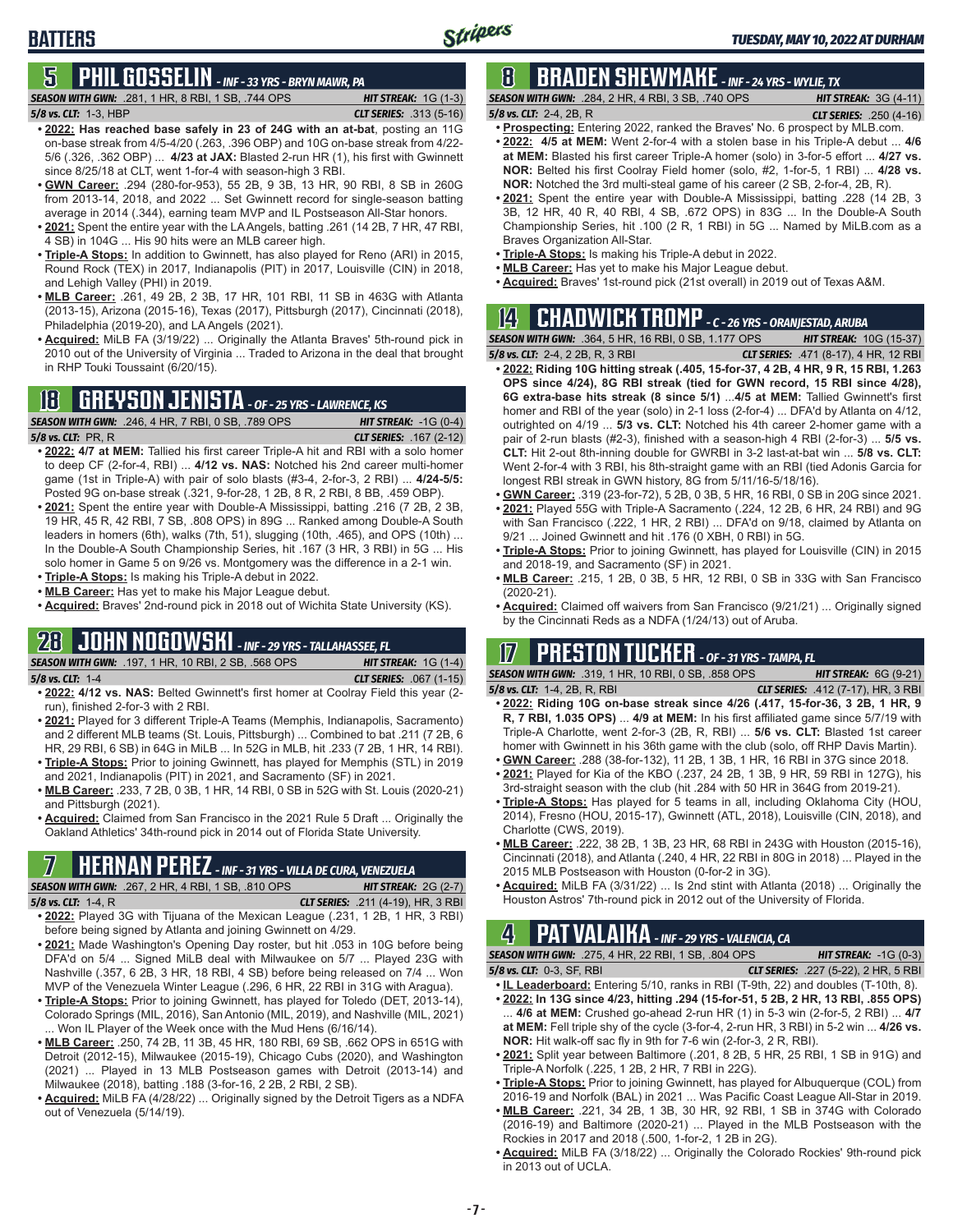

### **11 DREW WATERS** *- OF - 23 YRS - ATLANTA, GA SEASON WITH GWN:*.538, 1 HR, 3 RBI, 0 SB, 1.307 OPS *HIT STREAK:* 1G (3-5)

**BATTERS**

*5/8 vs. CLT:*3-5, R, RBI *CLT SERIES:* .538 (7-13), HR, 3 RBI

- **• Prospecting:** Entering 2022, ranked the Braves' No. 3 prospect by MLB.com. **• 2022:** Began on Gwinnett's 7-day Injured List ... Joined High-A Rome for rehab assignment on 4/28 (.364, 4-for-11, 1 2B, 1 HR, 2 RBI in 3G) ... **5/3 vs. CLT:** In his 1st game off the IL, blasted a leadoff HR (3rd career leadoff HR with GWN) on the game's first pitch and finished 4-for-4 (2 R, 2 RBI) ... **5/8 vs. CLT:** Delivered 1st walk-off hit with Gwinnett, 2-out 9th-inning single for 6-5 win (3-for-5, R, RBI). **• GWN Career:** .254 (133-for-524), 27 2B, 1 3B, 14 HR, 90 R, 51 RBI, 31 SB in
- 132G since 2019 ... Also logged 4G in 2019 Playoffs (.188, 1 2B, 1 SB).
- **• 2021:** Spent the entire year with Gwinnett, batting .240 (22 2B, 1 3B, 11 HR, 70 R, 37 RBI, 28 SB) in 103G ... Ranked among Triple-A East leaders in runs (T-4th) and steals (5th) ... Led all Triple-A East hitters in extra-base hits in July with 17 (.301, 11 2B, 1 3B, 5 HR, 23 R, 17 RBI, .924 OPS in 24G) ... Played for the NL Team in the SiriusXM All-Star Futures Game on 7/11 in Denver, CO (1-for-1, BB) ... Received Gwinnett's Community Service Award on 10/2.
- **• MLB Career:** Has yet to make his Major League debut.
- **• Award Winner:** Was the Double-A Southern League's Most Valuable Player and Batting Champion in 2019 (.319, 35 2B, 9 3B, 5 HR, 63 R, 41 RBI, 13 SB in 108G with Mississippi) ... Also earned M-Braves' co-Player of the Year for 2019.
- **• Acquired:** Braves' 2nd-round pick (41st overall) in 2017 out of Etowah High School (Woodstock, GA).

| <b>HITTING STREAKS (10-PLUS GAMES)</b> |                     |                                       |  |  |  |
|----------------------------------------|---------------------|---------------------------------------|--|--|--|
| <b>Player</b>                          | <b>Length/Dates</b> | <b>Stats</b>                          |  |  |  |
| Tromp                                  | 10G (4/24-Current)  | .405 (15-37), 4 2B, 4 HR, 9 R, 15 RBI |  |  |  |
|                                        |                     |                                       |  |  |  |
| <b>ON-BASE STREAKS (15-PLUS GAMES)</b> |                     |                                       |  |  |  |

**Player Length/Dates Stats**

| <b>HITTER AWARDS &amp; HONORS</b> |                               |                          |  |  |  |
|-----------------------------------|-------------------------------|--------------------------|--|--|--|
| <b>Player</b>                     | <b>Award/Date</b>             | <b>Stats</b>             |  |  |  |
| Tromp                             | IL Player of the Week (5/2-8) | .417, 3 2B, 4 HR, 12 RBI |  |  |  |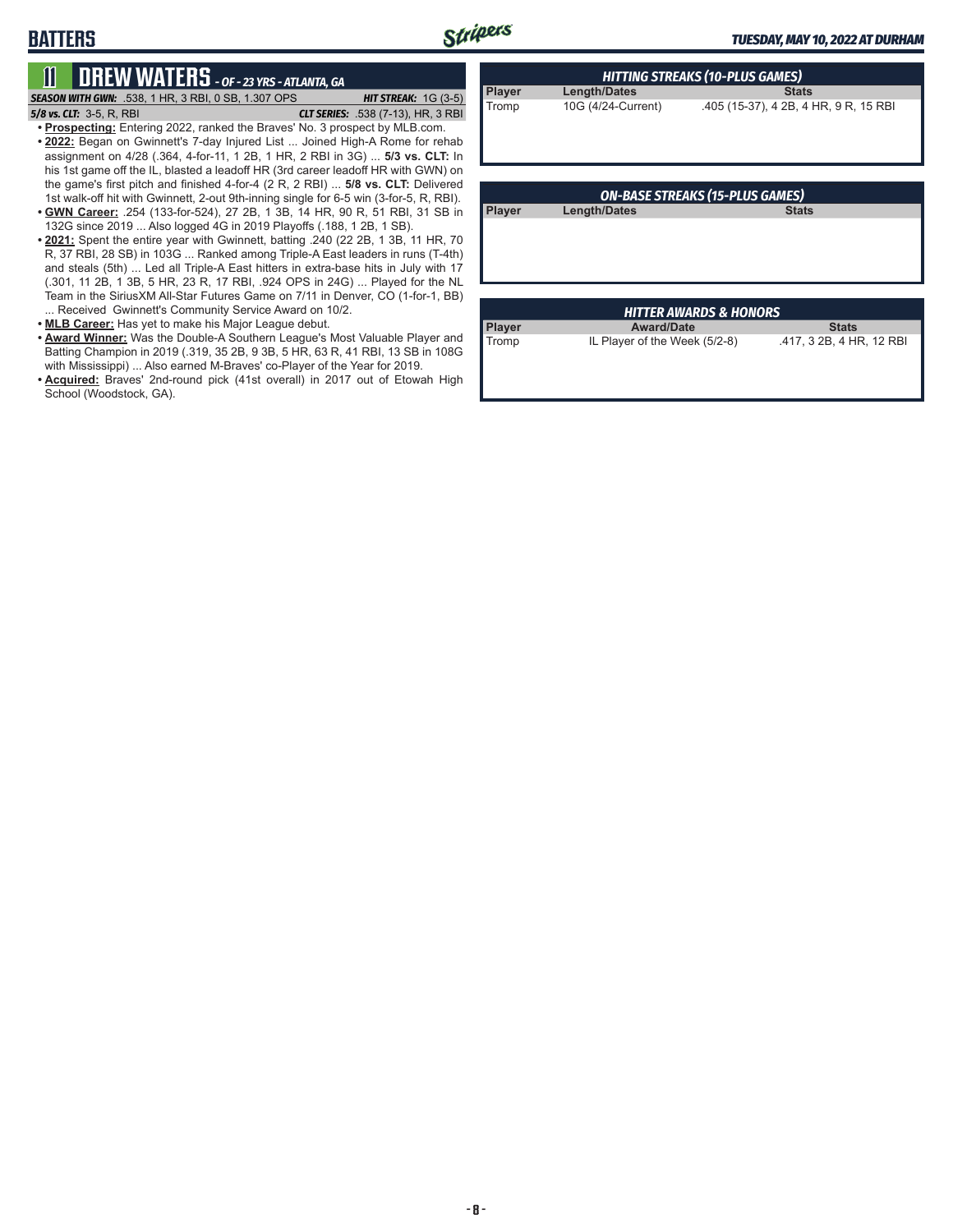## **SEASON SUMMARY**



| <b>OFFENSE:</b><br><b>PITCHING:</b> | Most Home Runs Allowed, Game 3 (5x, last: 5/6 vs. Charlotte) | <b>HITTING (GAME):</b><br>Hits<br>Runs<br>Doubles<br>Triples<br>Home Runs<br>Extra-Base Hits<br>Total Bases<br>RBI<br>Strikeouts<br>Walks<br>Hit-bv-Pitch<br>Stolen Bases<br>Caught Stealing<br><b>PITCHING (GAME):</b><br>Innings (Start)<br>Innings (Relief)<br>Strikeouts (Start)<br>Strikeouts (Relief)<br>Walks (Start)<br>Walks (Relief)<br>Hits (Start)<br>Hits (Relief)<br>Earned Runs (Start)<br>Earned Runs (Relief)<br>Home Runs (Start) |
|-------------------------------------|--------------------------------------------------------------|-----------------------------------------------------------------------------------------------------------------------------------------------------------------------------------------------------------------------------------------------------------------------------------------------------------------------------------------------------------------------------------------------------------------------------------------------------|
|                                     |                                                              | Home Runs (Relief)<br>Low-Hit 9.0 IP CG<br>Low-Run 9.0 IP CG                                                                                                                                                                                                                                                                                                                                                                                        |
| <b>DEFENSE:</b>                     |                                                              | DEFENSE (GAME):<br>Outfield Assists<br>Errors<br>Pickoffs<br>Caught Stealing                                                                                                                                                                                                                                                                                                                                                                        |
|                                     | <b>TEAM MISCELLANEOUS</b>                                    |                                                                                                                                                                                                                                                                                                                                                                                                                                                     |
|                                     |                                                              | <b>OFFENSIVE (LONGES</b><br>Hitting Streak<br>On-Base Streak<br><b>RBI Streak</b><br>Homer Streak<br>Multi-Hit Game Streak                                                                                                                                                                                                                                                                                                                          |

**TEAM HIGHS & LOWS**

### **INDIVIDUAL HIGHS & LOWS**

### **STREAKS**

**T IN 2022 ONLY):** 

### **PITCHING (LONGEST IN 2022 ONLY):**

## **LAST TIME IT HAPPENED (GWINNETT REGULAR-SEASON HISTORY)**

| <b>TEAM OFFENSE:</b>       |                                                                     |
|----------------------------|---------------------------------------------------------------------|
|                            |                                                                     |
|                            |                                                                     |
|                            |                                                                     |
|                            |                                                                     |
|                            |                                                                     |
|                            |                                                                     |
|                            |                                                                     |
|                            |                                                                     |
|                            |                                                                     |
|                            |                                                                     |
|                            |                                                                     |
|                            |                                                                     |
|                            |                                                                     |
|                            |                                                                     |
|                            |                                                                     |
| <b>TEAM PITCHING:</b>      |                                                                     |
|                            |                                                                     |
|                            |                                                                     |
|                            |                                                                     |
|                            |                                                                     |
|                            |                                                                     |
|                            |                                                                     |
|                            |                                                                     |
|                            |                                                                     |
|                            |                                                                     |
| <b>TEAM DEFENSE:</b>       |                                                                     |
|                            | Turn a Triple Play  6/5/21 vs. Jacksonville (Camargo-Kipnis-Snider) |
|                            |                                                                     |
| <b>TEAM MISCELLANEOUS:</b> |                                                                     |

### **TEAM MISCELLANEOUS:**

### **INDIVIDUAL OFFENSE:**

| Homers, Both Sides of Plate  Drew Waters (5/18/21 at Nashville)            |
|----------------------------------------------------------------------------|
|                                                                            |
|                                                                            |
| Back-to-Back-to-Back Homers  Arcia/Camargo/Demeritte (5/8/21 at Charlotte) |
|                                                                            |
|                                                                            |
|                                                                            |
|                                                                            |
|                                                                            |
|                                                                            |
|                                                                            |
|                                                                            |
|                                                                            |
|                                                                            |
|                                                                            |

#### **INDIVIDUAL PITCHING:**

| 9.0-Inning No-Hitter (Solo)Todd Redmond (5/28/10 at Louisville)                |
|--------------------------------------------------------------------------------|
| 9.0-Inning No-Hitter (Comb.) Wooten/Marksberry/Ramirez (6/30/16 at Louisville) |
|                                                                                |
|                                                                                |
|                                                                                |
| 21 Consecutive Saves Converted Jairo Asencio (9/6/09-8/8/11)                   |
| 25.0-Inning Scoreless Streak Stephen Marek, 25.1 IP (6/6/10-8/2/10)            |

Longest 9.0-Inning Game, Time ...........................................3:23 (4/10 at Memphis) Shortest 9.0-Inning Game, Time .....................................1:54 (4/19 at Jacksonville) Largest Home Attendance ................................................... 6,234 (4/26 vs. Norfolk) Largest Road Attendance ..............................................9,324 (4/23 at Jacksonville) Longest Total Delay............................................................... 1:29 (4/26 vs. Norfolk) Long Scoring Drought..........................................................29.2 Innings (4/15-4/20) Long Scoreless Streak ..........................................................23.0 Innings (4/28-5/1)